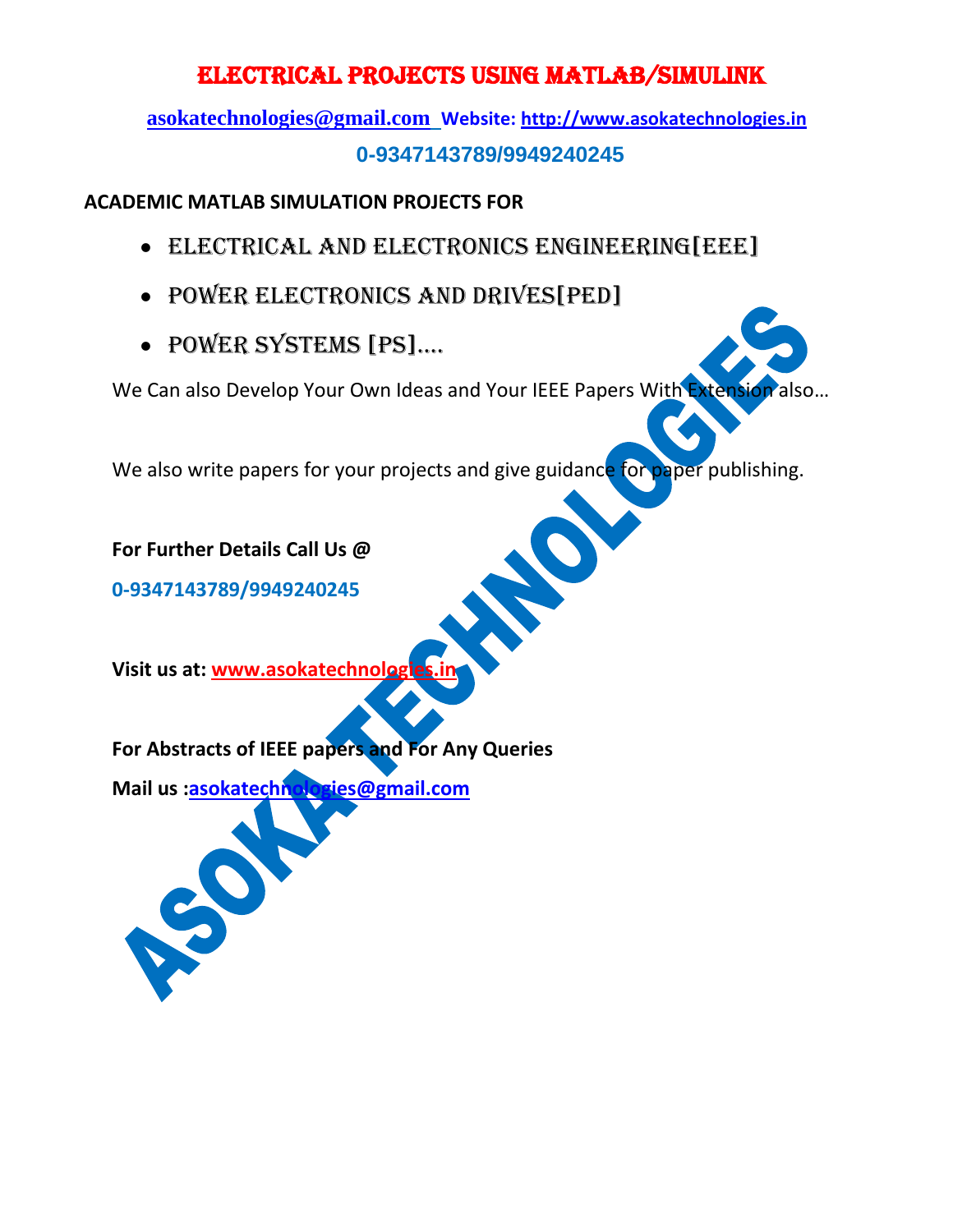### **[asokatechnologies@gmail.com](mailto:asokatechnologies@gmail.com) Website: [http://www.asokatechnologies.in](http://www.asokatechnologies.in/)**

| <b>S NO</b>    | <b>CODE</b> | <b>PROJECT TITLE</b>                                                                                                            |      | YEAR JOURNAL |
|----------------|-------------|---------------------------------------------------------------------------------------------------------------------------------|------|--------------|
| $\mathbf{1}$   | AT18-01     | An Improved Current-Limiting Strategy for Shunt<br>Active Power Filter (SAPF) Using Particle Swarm<br><b>Optimization (PSO)</b> | 2018 | <b>IEEE</b>  |
| $\overline{2}$ | AT18-02     | Transformerless Z-Source Four-Leg PV Inverter<br>with Leakage Current Reduction                                                 | 2018 | <b>IEEE</b>  |
| $\overline{3}$ | AT18-03     | Ensuring Power Quality and Stability in Industrial<br>and Medium Voltage Public Grids                                           | 2018 | <b>IEEE</b>  |
| $\overline{4}$ | AT18-04     | A BL-CSC Converter Fed BLDC Motor Drive with<br><b>Power Factor Correction</b>                                                  | 2018 | <b>IEEE</b>  |
| 5              | AT18-05     | Dual-Buck AC-AC Converter with Inverting and<br><b>Non-Inverting Operations</b>                                                 | 2018 | <b>IEEE</b>  |
| 6              | AT18-06     | Self-tuned fuzzy-proportional-integral compensated<br>zero/minimum active power algorithm based<br>dynamic voltage restorer     | 2018 | <b>IET</b>   |

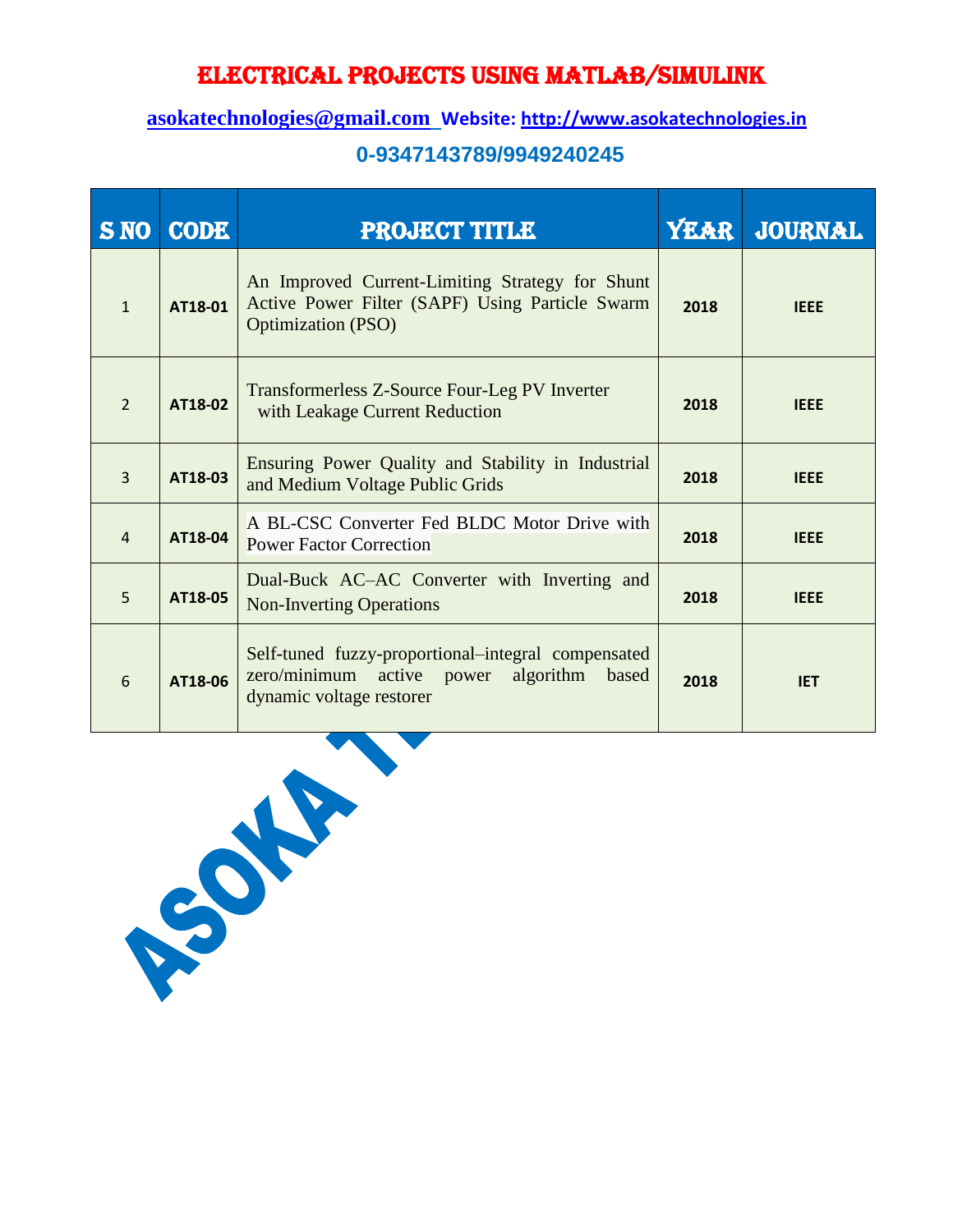| <b>S NO</b>     | <b>CODE</b> | <b>PROJECT TITLE</b>                                                                                                     | <b>YEAR</b> | <b>JOURNAL</b> |
|-----------------|-------------|--------------------------------------------------------------------------------------------------------------------------|-------------|----------------|
| $\mathbf{1}$    | AT17-01     | A Comparative Study of Different Multilevel<br><b>Converter Topologies for Battery Energy Storage</b><br>Application     | 2017        | <b>IEEE</b>    |
| $\overline{2}$  | AT17-02     | A Low Cost Speed Estimation Technique for<br>Closed Loop Control of BLDC Motor Drive                                     | 2017        | <b>IEEE</b>    |
| $\overline{3}$  | AT17-03     | A Synchronous Generator Based Diesel-PV<br>Hybrid Micro-grid with Power Quality Controller                               | 2017        | <b>IEEE</b>    |
| $\overline{4}$  | AT17-04     | A Synchronous Generator Based Diesel-PV<br>Hybrid Micro-grid with Power Quality Controller                               | 2017        | <b>IEEE</b>    |
| 5               | AT17-05     | An Intelligent Fuzzy Sliding Mode Controller for<br>a BLDC Motor                                                         | 2017        | <b>IEEE</b>    |
| $6\phantom{1}6$ | AT17-06     | Analysis Of Solar Energy Embeded To<br>Distribution Grid For Active & Reactive Power<br>Supply To Grid                   | 2017        | <b>IEEE</b>    |
| $\overline{7}$  | AT17-07     | Cascaded Multilevel Inverter Based Electric<br><b>Spring for Smart Grid Applications</b>                                 | 2017        | <b>IEEE</b>    |
| $\,8\,$         | AT17-08     | Comparative Simulation Results of DVR and D-<br>STATCOM to Improve Voltage Quality in<br><b>Distributed Power System</b> | 2017        | <b>IEEE</b>    |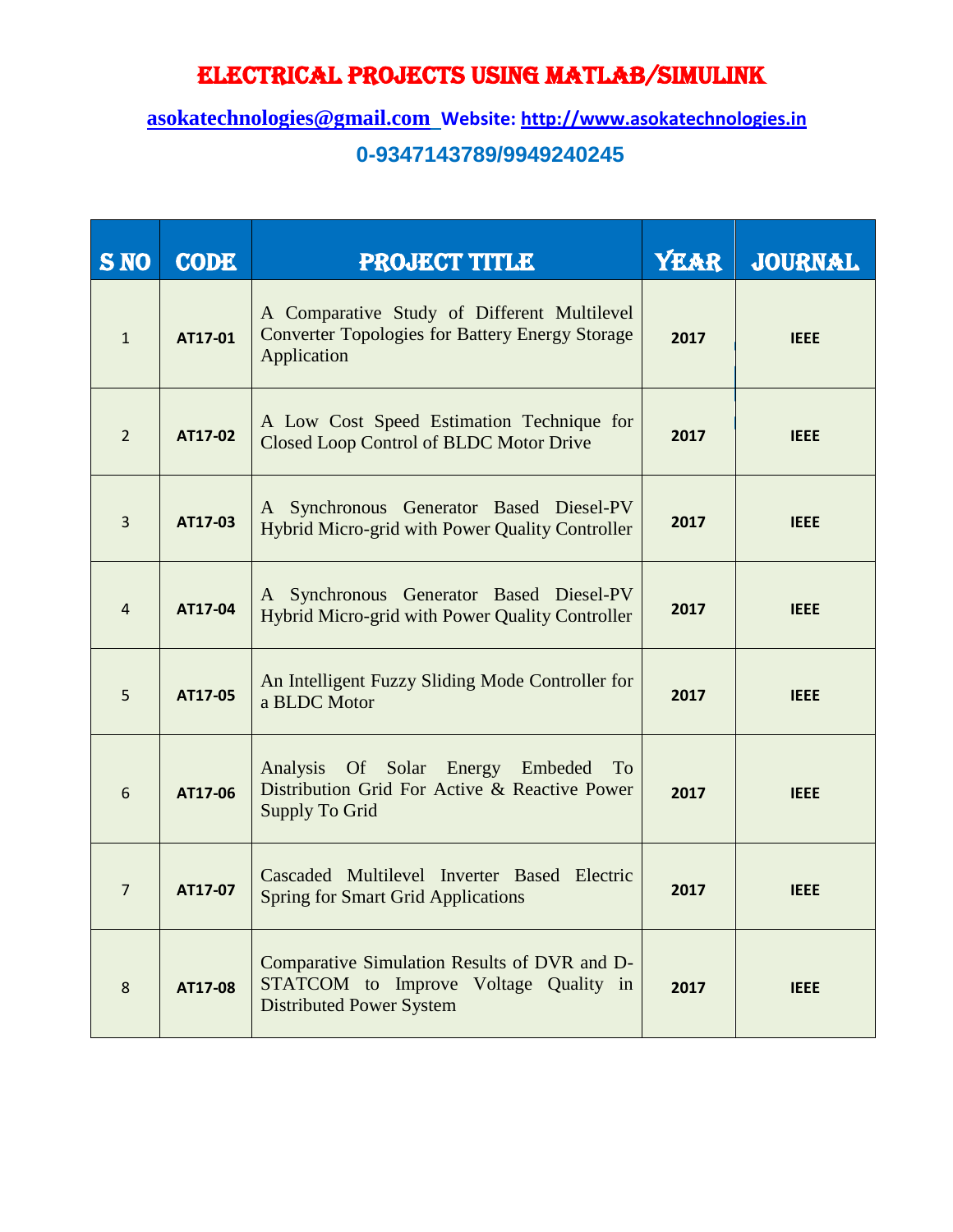| <b>S NO</b> | <b>CODE</b> | <b>PROJECT TITLE</b>                                                                                                                | <b>YEAR</b> | <b>JOURNAL</b> |
|-------------|-------------|-------------------------------------------------------------------------------------------------------------------------------------|-------------|----------------|
| $\mathsf g$ | AT17-09     | Design and Evaluation of a Mini-Size SMES<br>Magnet for Hybrid Energy Storage Application in<br>a kW-Class Dynamic Voltage Restorer | 2017        | <b>IEEE</b>    |
| 10          | AT17-10     | Design of PID-Fuzzy for Speed Control of<br>Brushless DC Motor in Dynamic Electric Vehicle<br>to Improve Steady-State Performance   | 2017        | <b>IEEE</b>    |
| 11          | AT17-11     | Direct Torque Control of PM BLDC Motor Using<br><b>Fuzzy Controllers</b>                                                            | 2017        | <b>IEEE</b>    |
| 12          | AT17-12     | Double Closed Loop Control for BLDC based on<br>whole Fuzzy Controller                                                              | 2014        | <b>IEEE</b>    |
| 13          | AT17-13     | Dual-Bridge LLC Resonant Converter With Fixed-<br>Frequency PWM Control for Wide<br>Input<br><b>Applications</b>                    | 2017        | <b>IEEE</b>    |
| 14          | AT17-14     | A Two Degrees of Freedom Resonant Control<br>Scheme for Voltage Sag Compensation in<br><b>Dynamic Voltage Restorers</b>             | 2017        | <b>IEEE</b>    |
| 15          | AT17-15     | High Performance Non-Salient Sensorless BLDC<br>Motor Control Strategy from Standstill to High<br>Speed                             | 2017        | <b>IEEE</b>    |
| 16          | AT17-16     | Indirect Speed Estimation of High Speed<br>Brushless DC Motor Drive Using Fuzzy Logic<br><b>Current Compensator</b>                 | 2017        | <b>IEEE</b>    |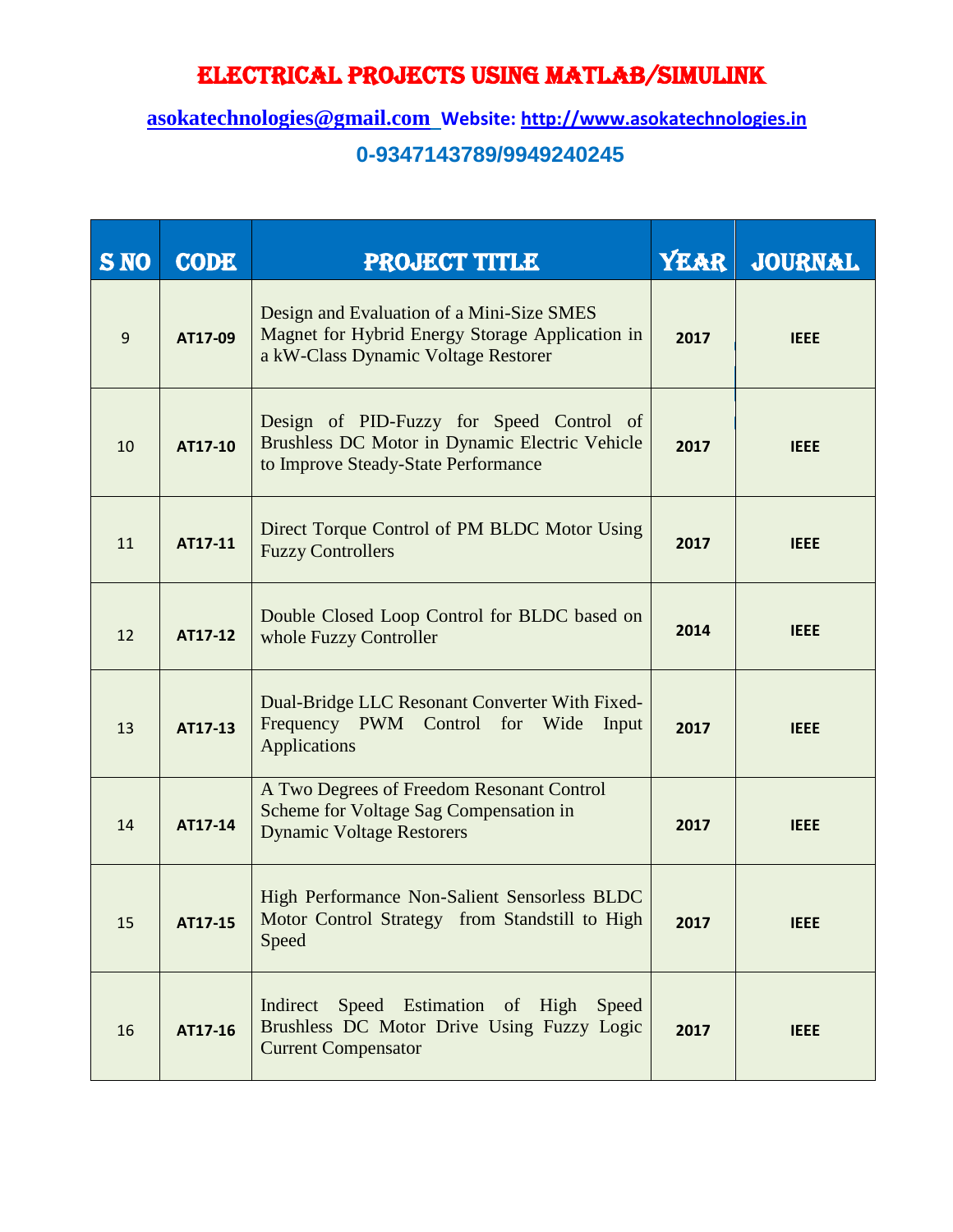| <b>S NO</b> | <b>CODE</b> | <b>PROJECT TITLE</b>                                                                                                                                                                                              | <b>YEAR</b> | <b>JOURNAL</b> |
|-------------|-------------|-------------------------------------------------------------------------------------------------------------------------------------------------------------------------------------------------------------------|-------------|----------------|
| 17          | AT17-17     | Modeling and Simulation of Closed Loop Speed<br><b>Control for BLDC Motor</b>                                                                                                                                     | 2017        | <b>IEEE</b>    |
| 18          | AT17-18     | Nine-level Asymmetrical Single Phase Multilevel<br>Inverter Topology with Low switching frequency<br>and Reduce device counts                                                                                     | 2017        | <b>IEEE</b>    |
| 19          | AT17-19     | <b>Novel</b><br>Approach Employing<br>Buck-Boost<br>Converter as DC-Link Modulator and Inverter as<br>AC-Chopper for Induction Motor<br>Drive<br>Applications: An Alternative to Conventional AC-<br>DC-AC Scheme | 2017        | <b>IEEE</b>    |
| 20          | AT17-20     | PWAM Controlled Quasi-Z Source Motor Drive                                                                                                                                                                        | 2017        | <b>IEEE</b>    |
| 21          | AT17-21     | Simulation and Control of Solar Wind Hybrid<br><b>Renewable Power System</b>                                                                                                                                      | 2017        | <b>IEEE</b>    |
| 22          | AT17-22     | Improved Dynamic Performance of Shunt Active<br><b>Power Filter Using Particle Swarm Optimization</b>                                                                                                             | 2017        | <b>IEEE</b>    |
| 23          | AT17-23     | <b>Particle Swarm Optimization Based Shunt Active</b><br>Harmonic Filter for Harmonic Compensation                                                                                                                | 2017        | <b>IEEE</b>    |
| 24          | AT17-24     | Design and Performance Analysis of Three-Phase<br><b>Solar PV Integrated UPQC</b>                                                                                                                                 | 2017        | <b>IEEE</b>    |
| 25          | AT17-25     | Improved Fault Ride Through Capability in DFIG<br>Based Wind Turbines Using Dynamic Voltage<br>Restorer With Combined Feed-Forward and Feed-<br><b>Back Control</b>                                               | 2017        | <b>IEEE</b>    |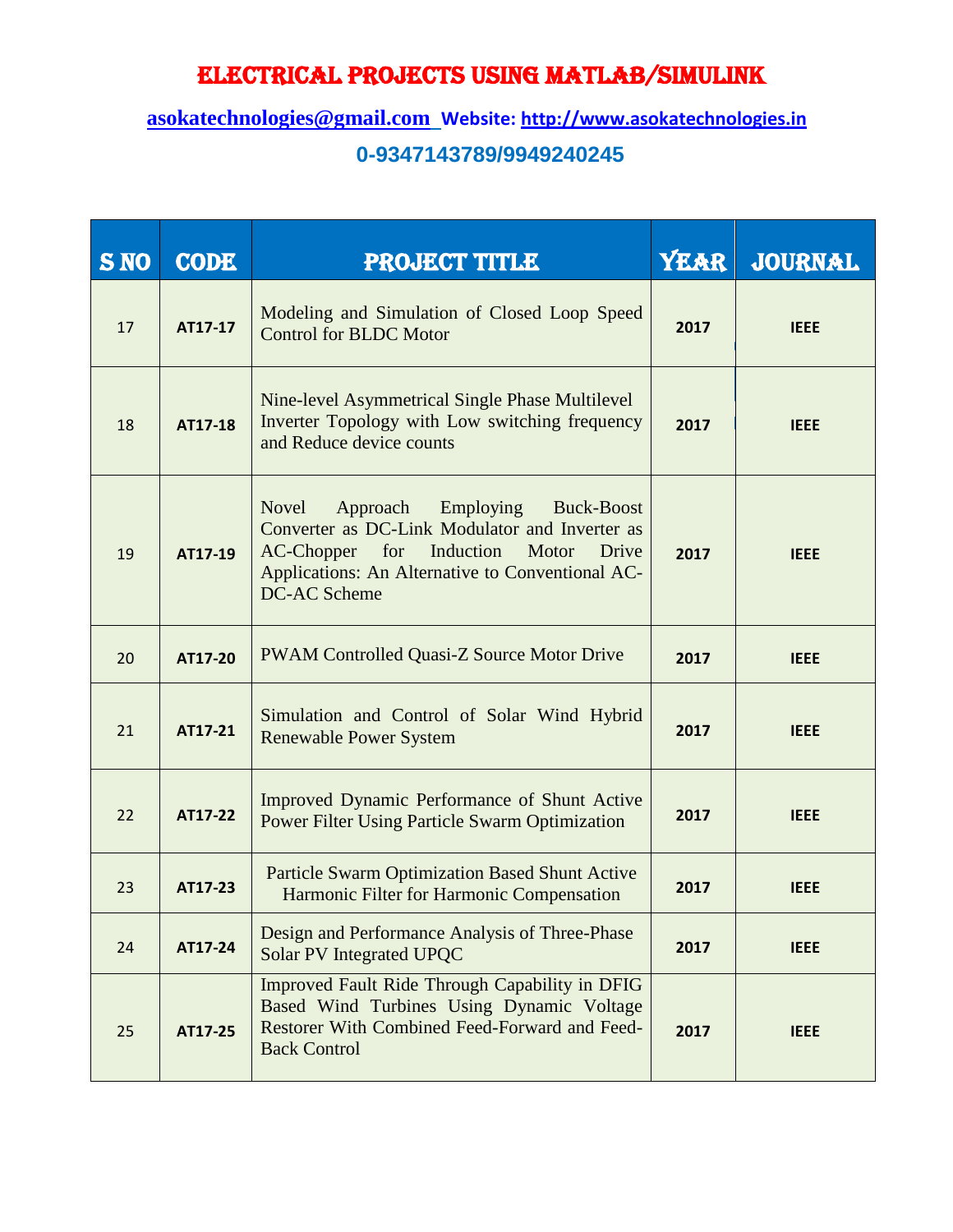| <b>S NO</b> | <b>CODE</b> | <b>PROJECT TITLE</b>                                                                                                                                        | <b>YEAR</b> | <b>JOURNAL</b> |
|-------------|-------------|-------------------------------------------------------------------------------------------------------------------------------------------------------------|-------------|----------------|
| 26          | AT17-26     | Design and Evaluation of a Mini-Size SMES<br>Magnet for Hybrid Energy Storage Application in<br>a kW-Class Dynamic Voltage Restorer                         | 2017        | <b>IEEE</b>    |
| 27          | AT17-27     | A Filterless Single-Phase AC-AC Converter Based<br>Coupled Inductors with Safe-Commutation<br><sub>on</sub><br><b>Strategy and Continuous Input Current</b> | 2017        | <b>IEEE</b>    |
| 28          | AT17-28     | Novel Back EMF Zero Difference Point Detection<br><b>Based Sensorless Technique for BLDC Motor</b>                                                          | 2017        | <b>IEEE</b>    |
| 29          | AT17-29     | A Novel DVR-ESS-embedded wind<br>energy<br>conversion system                                                                                                | 2017        | <b>IEEE</b>    |
| 30          | AT17-30     | Dynamic Voltage Conditioner, a New Concept for<br><b>Smart Low-Voltage Distribution System</b>                                                              | 2017        | <b>IEEE</b>    |
| 31          | AT17-31     | Transformer-less dynamic voltage restorer based<br>on buck-boost converter                                                                                  | 2017        | <b>IEEE</b>    |

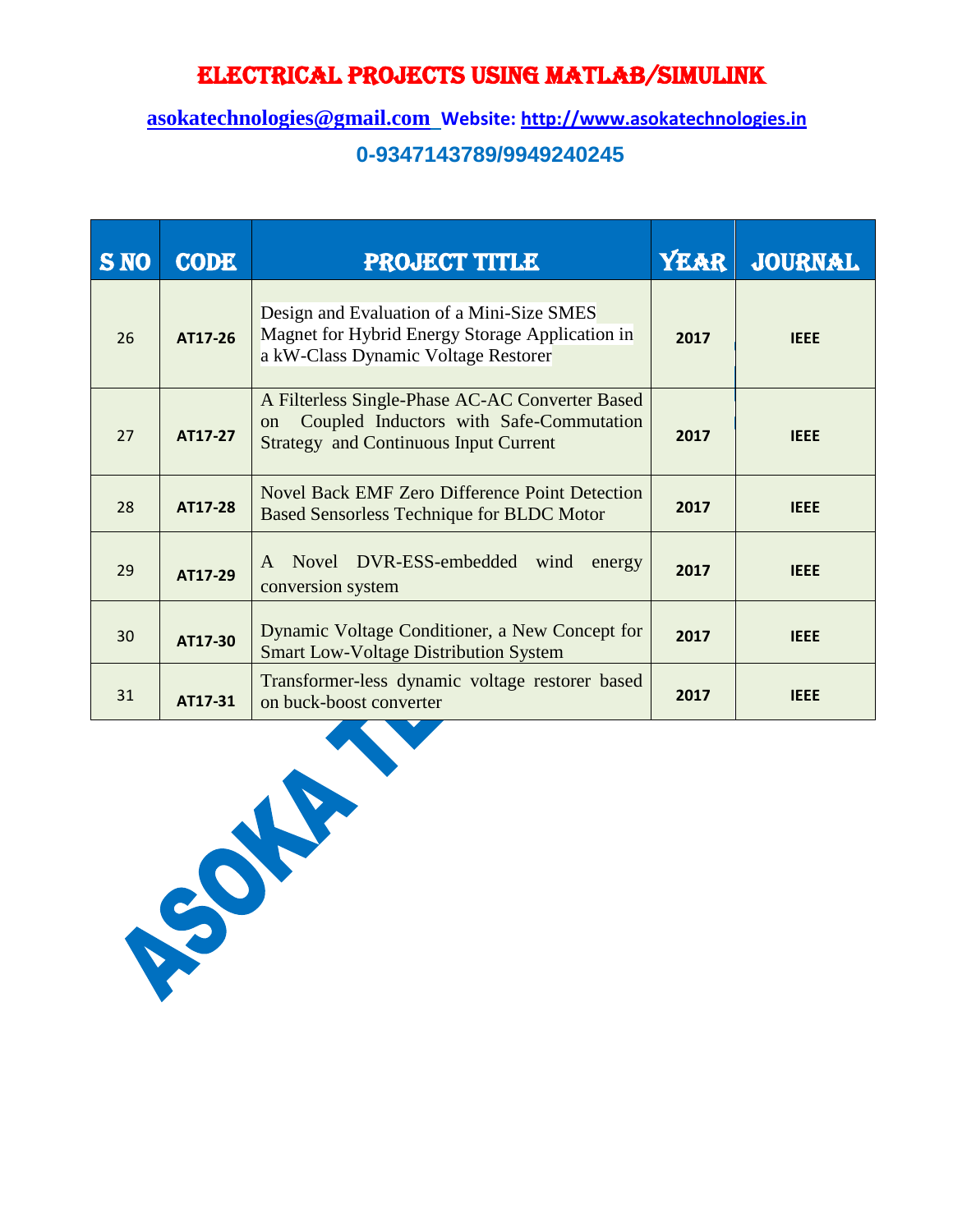### **[asokatechnologies@gmail.com](mailto:asokatechnologies@gmail.com) Website: [http://www.asokatechnologies.in](http://www.asokatechnologies.in/)**

| <b>S NO</b>      | <b>CODE</b> | <b>PROJECT TITLE</b>                                                                                                                                | <b>YEAR</b> | <b>JOURNAL</b> |
|------------------|-------------|-----------------------------------------------------------------------------------------------------------------------------------------------------|-------------|----------------|
| $\mathbf{1}$     | AT16-01     | A Generation of Higher Number of Voltage<br>Levels by stacking inverters of lower multilevel<br>structure with low voltage devices for drives       | 2016        | <b>IEEE</b>    |
| $\overline{2}$   | AT16-02     | A Novel Multilevel Multi-Output Bidirectional<br><b>Active Buck PFC Rectifier</b>                                                                   | 2016        | <b>IEEE</b>    |
| $\overline{3}$   | AT16-03     | Optimal Pulse width Modulation of Medium-<br>Voltage Modular Multilevel Converter                                                                   | 2016        | <b>IEEE</b>    |
| 4                | AT16-04     | <b>Novel</b><br>Family of<br>Modified<br>Single-Phase<br>Impedance-Source<br>Multilevel<br>Buck-Boost<br><b>Inverters with Reduced Switch Count</b> | 2016        | <b>IEEE</b>    |
| 5                | AT16-05     | Adaptive Neuro Fuzzy Inference System Least<br>Mean Square Based Control Algorithm for<br><b>DSTATCOM</b>                                           | 2016        | <b>IEEE</b>    |
| 6                | AT16-06     | An Islanding Detection Method for Inverter-<br>Based Distributed Generators Based on the<br><b>Reactive Power Disturbance</b>                       | 2016        | <b>IEEE</b>    |
| $\overline{7}$   | AT16-07     | Quasi-Z-Source<br>With<br>$T -$<br>Inverter<br>a<br>TypeConverter in Normal and Failure Mode                                                        | 2016        | <b>IFFF</b>    |
| 8                | AT16-08     | Real-Time Implementation of Model Predictive<br>Control on 7-Level Packed U-Cell Inverter                                                           | 2016        | <b>IEEE</b>    |
| $\boldsymbol{9}$ | AT16-09     | High frequency inverter topologies integrated<br>with the coupled inductor bridge arm                                                               | 2016        | <b>IET</b>     |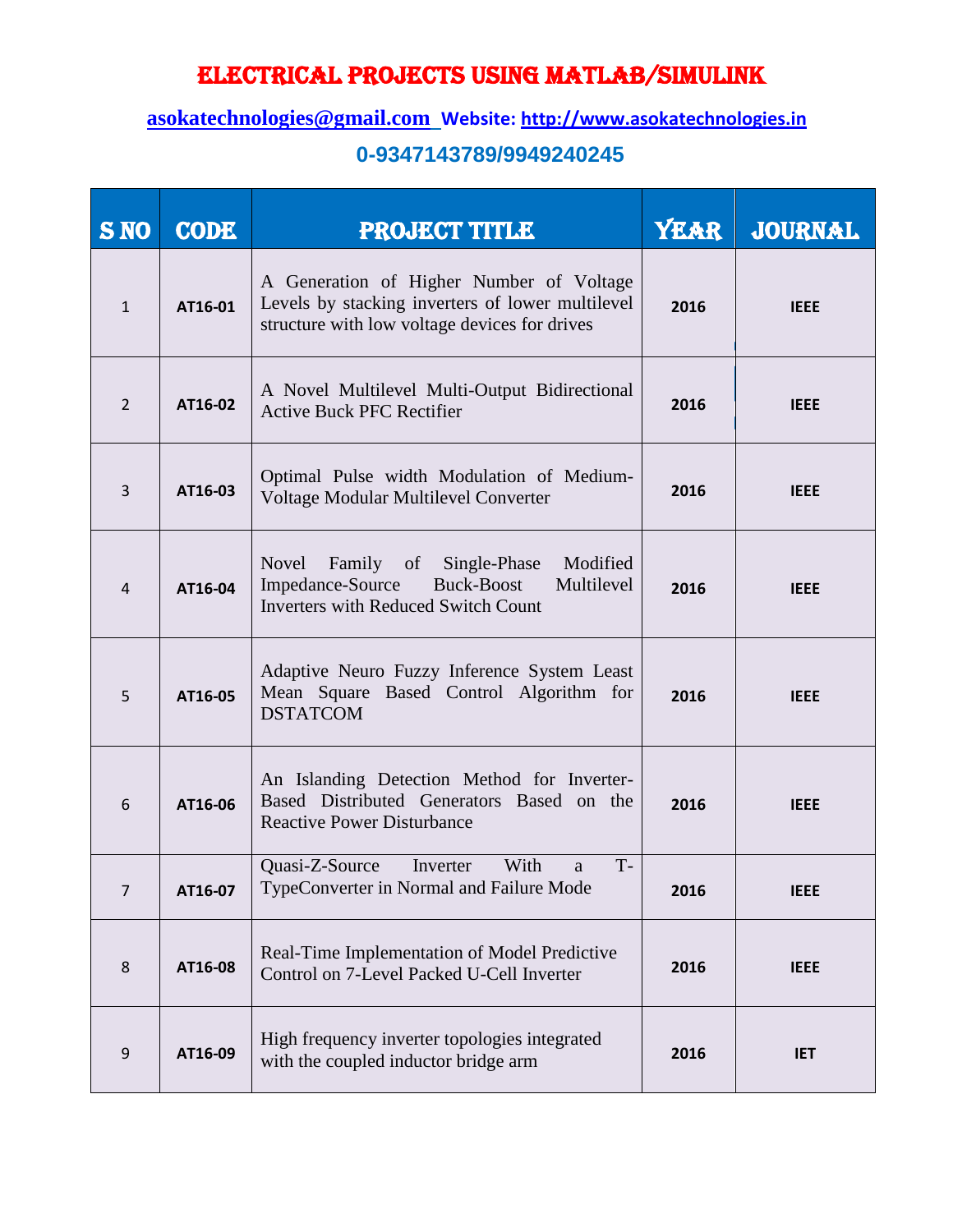### **[asokatechnologies@gmail.com](mailto:asokatechnologies@gmail.com) Website: [http://www.asokatechnologies.in](http://www.asokatechnologies.in/)**

| <b>S NO</b> | <b>CODE</b> | <b>PROJECT TITLE</b>                                                                                                                    | <b>YEAR</b> | <b>JOURNAL</b> |
|-------------|-------------|-----------------------------------------------------------------------------------------------------------------------------------------|-------------|----------------|
| 10          | AT16-10     | Dynamic voltage restorer employing multilevel<br>cascaded H-bridge inverter                                                             | 2016        | <b>IET</b>     |
| 11          | AT16-11     | Active power compensation method for single-<br>phase current source rectifier without extra active<br>switches                         | 2016        | <b>IET</b>     |
| 12          | AT16-12     | Cascaded multilevel inverter<br>using series<br>connection of novel capacitor-based units with<br>minimum switch count                  | 2016        | <b>IET</b>     |
| 13          | AT16-13     | Design and Implementation of a Novel<br>Multilevel DC-AC Inverter                                                                       | 2016        | <b>IEEE</b>    |
| 14          | AT16-14     | A New Cascaded Switched-Capacitor Multilevel<br>Inverter Based on Improved Series-Parallel<br>Conversion with Less Number of Components | 2016        | <b>IEEE</b>    |
| 15          | AT16-15     | Circulating current derivation and comprehensive<br>compensation of cascaded STATCOM under<br>asymmetrical voltage conditions           | 2016        | <b>IET</b>     |
| 16          | AT16-16     | Design and implementation of a novel three-<br>phase cascaded half-bridge inverter                                                      | 2016        | <b>IET</b>     |
| 17          | AT16-17     | three-phase<br>multiple-pole<br>Grid<br>connected<br>multilevel unity power factor rectifier with<br>reduce components count            | 2016        | <b>IET</b>     |
| 18          | AT16-18     | Control of Ripple Eliminators to Improve the<br>Power Quality of DC Systems and Reduce the<br><b>Usage of Electrolytic Capacitors</b>   | 2016        | <b>IEEE</b>    |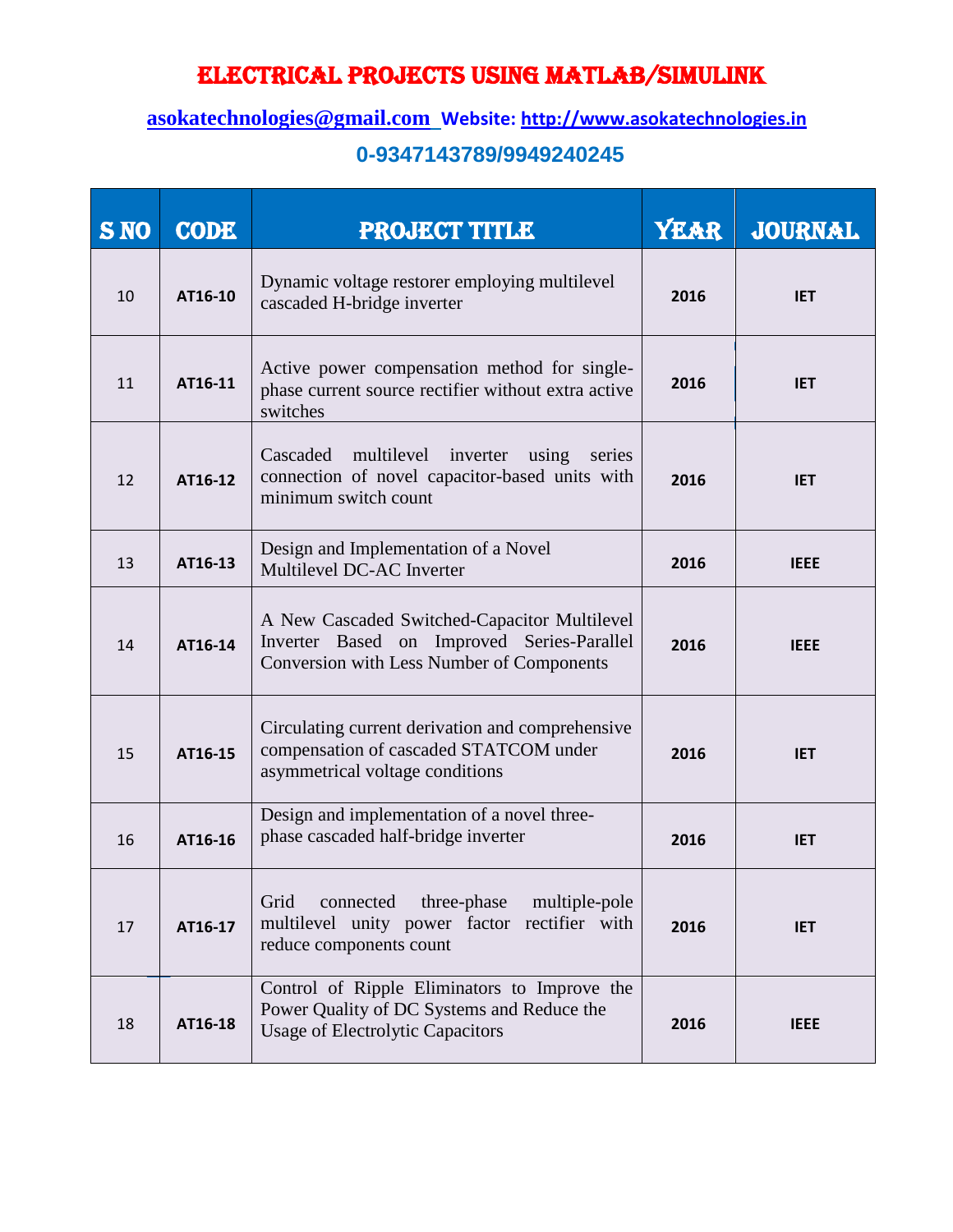### **[asokatechnologies@gmail.com](mailto:asokatechnologies@gmail.com) Website: [http://www.asokatechnologies.in](http://www.asokatechnologies.in/)**

| <b>S NO</b> | <b>CODE</b> | <b>PROJECT TITLE</b>                                                                                                     | <b>YEAR</b> | <b>JOURNAL</b> |
|-------------|-------------|--------------------------------------------------------------------------------------------------------------------------|-------------|----------------|
| 19          | AT16-19     | Design of External Inductor for Improving<br>Performance of Voltage Controlled DSTATCOM                                  | 2016        | <b>IEEE</b>    |
| 20          | AT16-20     | An Enhanced Single Phase Step-Up Five-Level<br>Inverter                                                                  | 2016        | <b>IEEE</b>    |
| 21          | AT16-21     | A Hybrid-STATCOM with Wide Compensation<br>Range and Low DC-Link Voltage                                                 | 2016        | <b>IEEE</b>    |
| 22          | AT16-22     | A Capacitor Voltage-Balancing Method for<br>Nested Neutral Point Clamped (NNPC) Inverter                                 | 2016        | <b>IEEE</b>    |
| 23          | AT16-23     | T-type direct AC/AC converter structure                                                                                  | 2016        | <b>IET</b>     |
| 24          | AT16-24     | Modular<br>Multilevel<br>Converter<br>Circulating<br>Current Reduction Using Model<br>Predictive<br>Control              | 2016        | <b>IEEE</b>    |
| 25          | AT16-25     | Parallel inductor multilevel current source<br>inverter with energy – recovery scheme for<br>inductor currents balancing | 2016        | <b>IET</b>     |
| 26          | AT16-26     | Open-Circuit<br>Fault-Tolerant Control<br>for<br>OuterSwitches of Three-Level Rectifiers in Wind<br>Turbine Systems      | 2016        | <b>IEEE</b>    |
| 27          | AT16-27     | Enhancing DFIG wind turbine during three phase<br>fault using parallel interleaved converters and<br>dynamic resistor    | 2016        | <b>IET</b>     |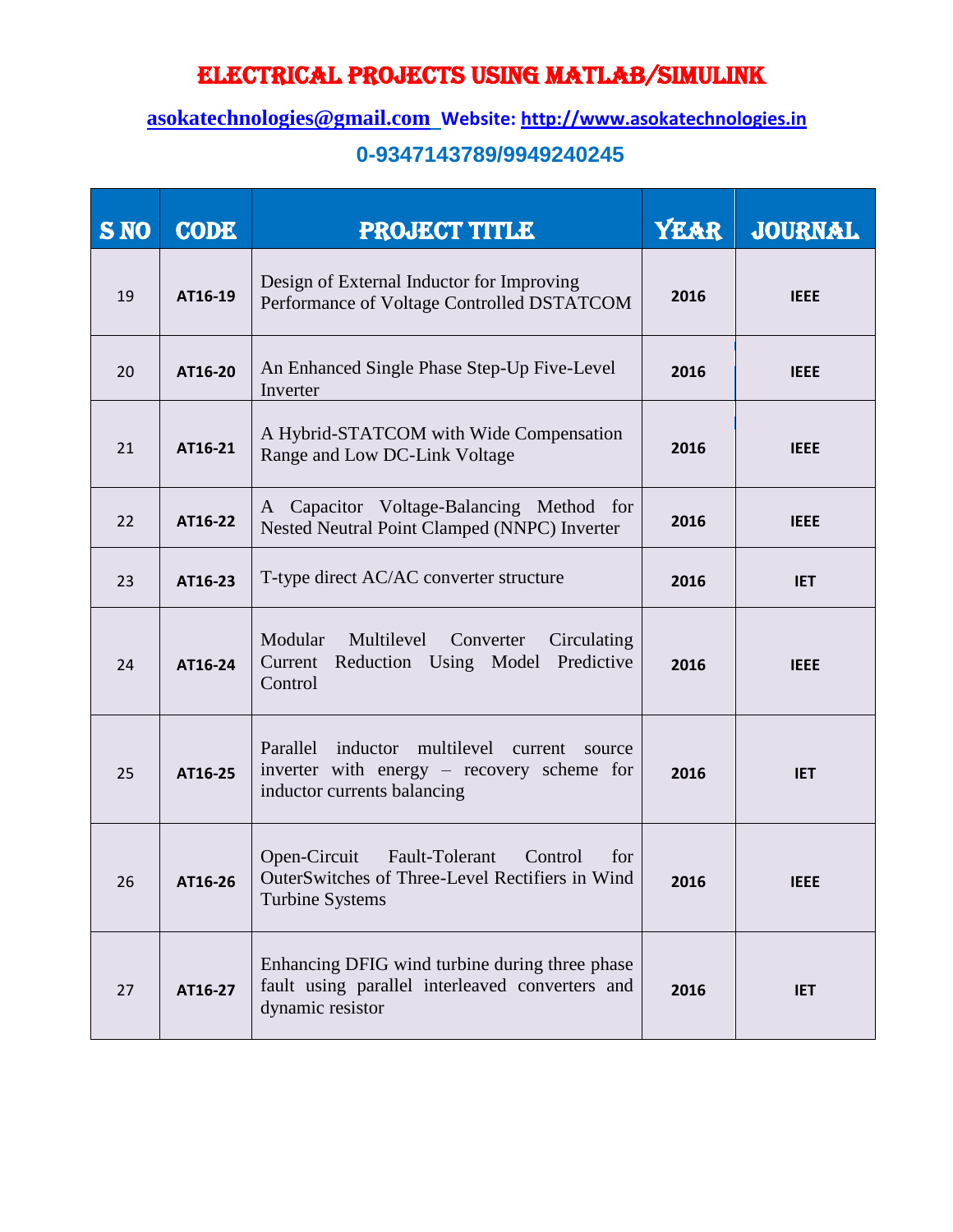#### **[asokatechnologies@gmail.com](mailto:asokatechnologies@gmail.com) Website: [http://www.asokatechnologies.in](http://www.asokatechnologies.in/)**

| <b>S NO</b> | <b>CODE</b> | <b>PROJECT TITLE</b>                                                                                                                       | <b>YEAR</b> | <b>JOURNAL</b> |
|-------------|-------------|--------------------------------------------------------------------------------------------------------------------------------------------|-------------|----------------|
| 28          | AT16-28     | Load Model for Medium Voltage Cascaded<br>H-Bridge Multi-Level Inverter Drive Systems                                                      | 2016        | <b>IEEE</b>    |
| 29          | AT16-29     | Comparison<br>Development<br>and<br>of<br>an<br>ImprovedIncremental Conductance Algorithm for<br>Tracking the MPP of a Solar PV Panel      | 2016        | <b>IEEE</b>    |
| 30          | AT16-30     | Impact of Switching Harmonics on Capacitor<br>CellsBalancing in Phase-Shifted PWM Based<br>Cascaded H-Bridge STATCOM                       | 2016        | <b>IEEE</b>    |
| 31          | AT16-31     | Effect of circulating current on input line current<br>of 12-pulse rectifier with active inter-phase<br>reactor                            | 2016        | <b>IET</b>     |
| 32          | AT16-32     | Modular Multilevel Converter-Based Bipolar<br>High-Voltage Pulse Generator With Sensorless<br><b>Capacitor Voltage Balancing Technique</b> | 2016        | <b>IEEE</b>    |
| 33          | AT16-33     | Power-Electronics-Based Energy Management<br><b>System With Storage</b>                                                                    | 2016        | <b>IEEE</b>    |
| 34          | AT16-34     | Modulation and Control of Transformerless<br><b>UPFC</b>                                                                                   | 2016        | <b>IEEE</b>    |
| 35          | AT16-35     | A Hybrid Simulation Model for VSC HVDC                                                                                                     | 2016        | <b>IEEE</b>    |
| 36          | AT16-36     | Switching Control of Buck Converter Based on<br><b>Energy Conservation Principle</b>                                                       | 2016        | <b>IEEE</b>    |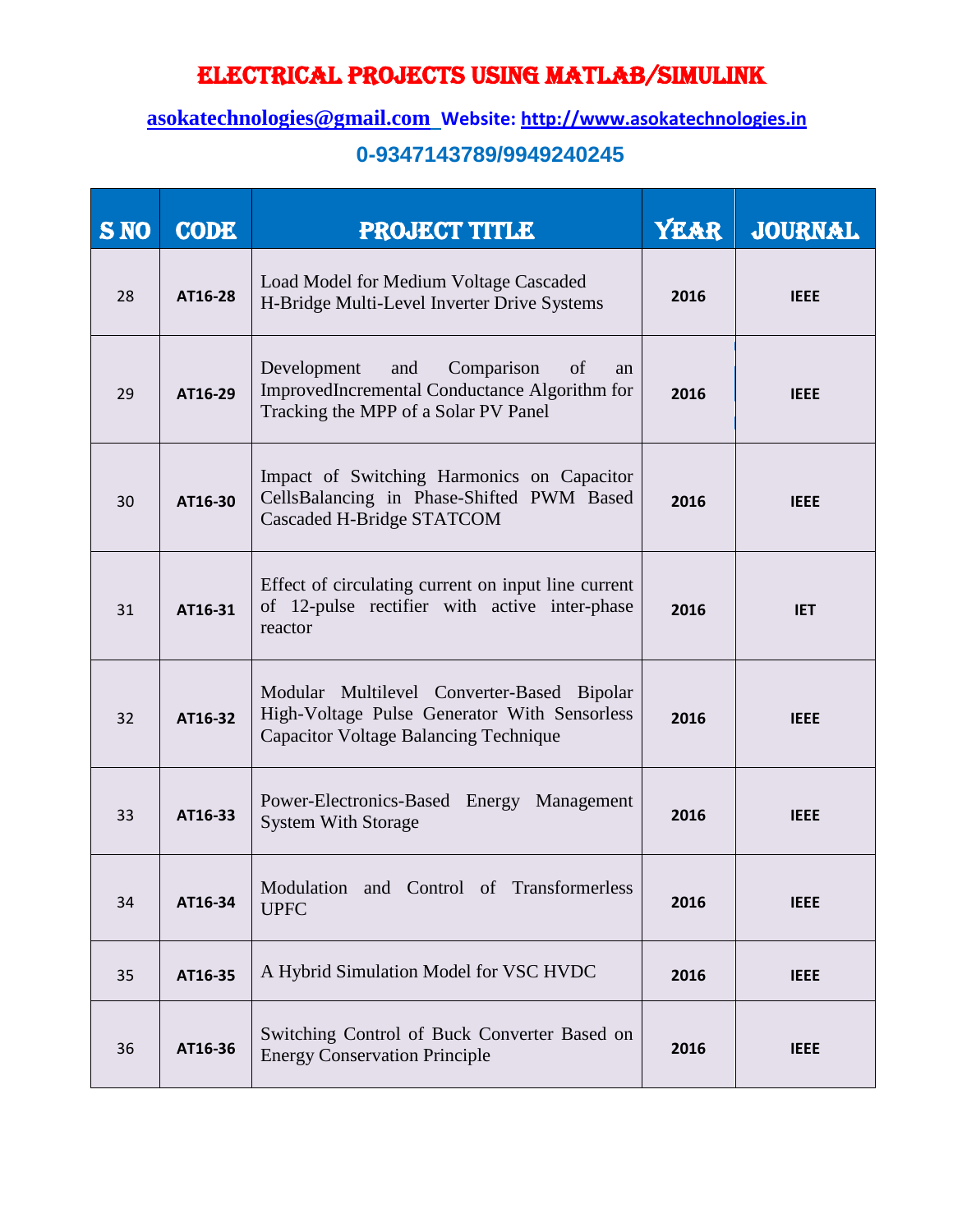| <b>S NO</b> | <b>CODE</b> | <b>PROJECT TITLE</b>                                                                                                      | <b>YEAR</b> | <b>JOURNAL</b> |
|-------------|-------------|---------------------------------------------------------------------------------------------------------------------------|-------------|----------------|
| 37          | AT16-37     | Three-Phase Multilevel HybridSwitched-<br>A<br>Capacitor PWM PFC Rectifier for High-Voltage-<br><b>Gain Applications</b>  | 2016        | <b>IET</b>     |
| 38          | AT16-38     | $dc-Side$<br>Cascaded H-Bridge<br>Sensorless<br>A<br>Multilevel Converter Based PhotovoltaicSystem                        | 2016        | <b>IEEE</b>    |
| 39          | AT16-39     | Phase angle calculation dynamics of type-4wind<br>turbines in rms simulations during severe voltage<br>dips               | 2016        | <b>IET</b>     |
| 40          | AT16-40     | A Multi-Level Converter with a Floating Bridge<br>Open-Ended<br>Winding<br>Motor<br>Drive<br>for<br>Applications          | 2016        | <b>IEEE</b>    |
| 41          | AT16-41     | Predictive<br>Model<br>Control<br>of<br>Quasi-Z-<br>SourceFour-Leg Inverter                                               | 2016        | <b>IEEE</b>    |
| 42          | AT16-42     | Using Multiple Reference Frame Theory for<br>Considering Harmonics<br>in<br>Average-Value<br>Modeling of Diode Rectifiers | 2016        | <b>IEEE</b>    |
| 43          | AT16-43     | Cascaded Dual Model Predictive Control of an<br><b>Active Front-End Rectifier</b>                                         | 2016        | <b>IEEE</b>    |
| 44          | AT16-44     | Simple<br>Time<br>Averaging<br>Quality<br>Current<br>Evaluation of a Single-Phase Multilevel PWM<br>Inverter              | 2016        | <b>IEEE</b>    |
| 45          | AT16-45     | Nonlinear<br>Control<br>Single-PhasePWM<br>of<br>Rectifiers<br>With<br>InherentCurrent-Limiting<br>Capability             | 2016        | <b>IET</b>     |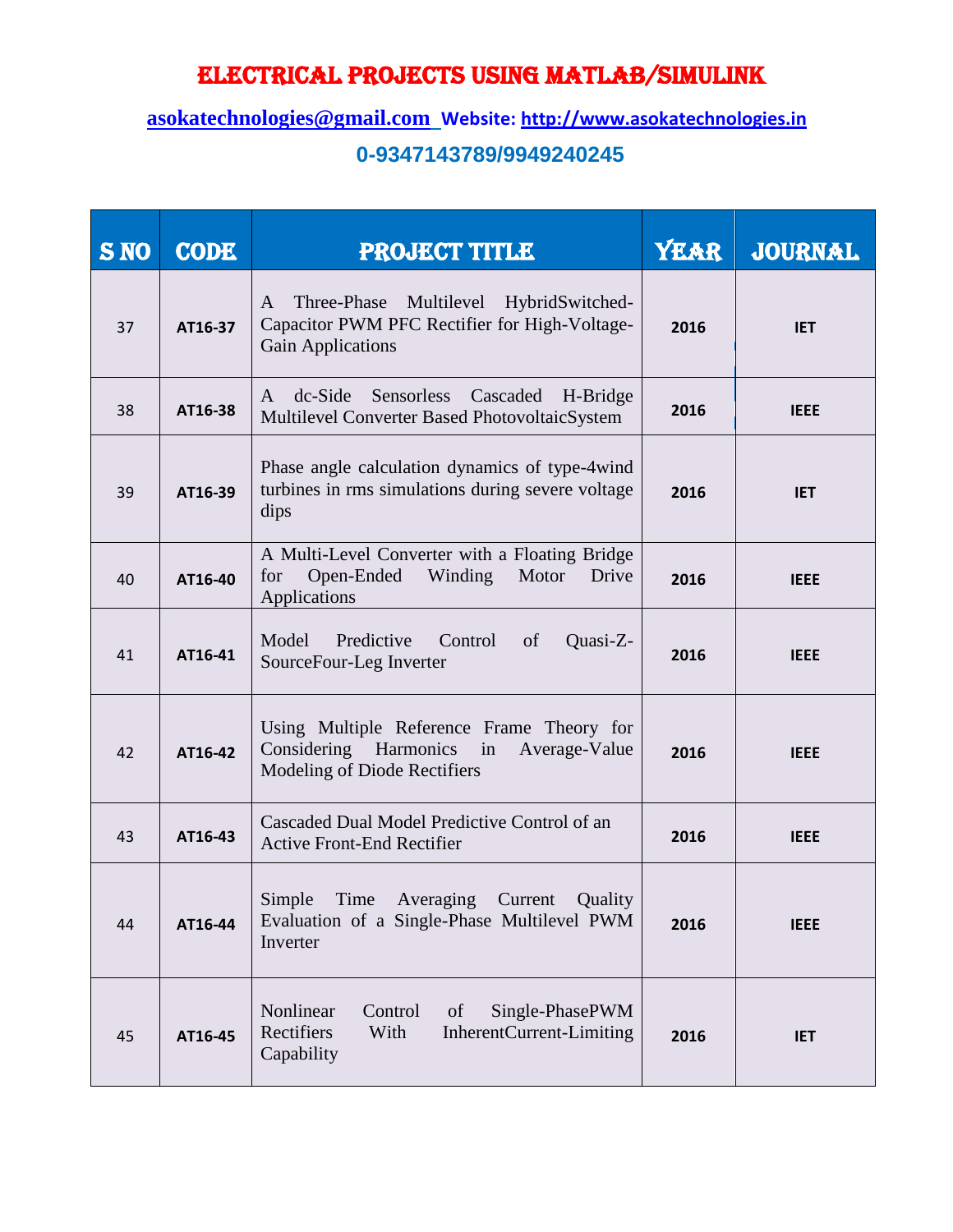### **[asokatechnologies@gmail.com](mailto:asokatechnologies@gmail.com) Website: [http://www.asokatechnologies.in](http://www.asokatechnologies.in/)**

| <b>S NO</b> | <b>CODE</b> | <b>PROJECT TITLE</b>                                                                                                                                                 | <b>YEAR</b> | <b>JOURNAL</b> |
|-------------|-------------|----------------------------------------------------------------------------------------------------------------------------------------------------------------------|-------------|----------------|
| 46          | AT16-46     | Impact of SFCL on the Four Types of HVDC<br><b>Circuit Breakers by Simulation</b>                                                                                    | 2016        | <b>IEEE</b>    |
| 47          | AT16-47     | An Adaptive SPWM Technique for Cascaded<br>Multilevel Converters with Time-Variant DC<br>Sources                                                                     | 2016        | <b>IEEE</b>    |
| 48          | AT16-48     | Model-Based Control for a Three-Phase<br><b>ShuntActive Power Filter</b>                                                                                             | 2016        | <b>IEEE</b>    |
| 49          | AT16-49     | Design of a multi-level inverter with reactive<br>power control ability for connecting PV cells<br>to the grid                                                       | 2016        | <b>IEEE</b>    |
| 50          | AT16-50     | <b>DSTATCOM</b> supported induction generator<br>for improving power quality                                                                                         | 2016        | <b>IET</b>     |
| 51          | AT16-51     | Improved equal current<br>approach<br>for<br>reference<br>current generation in<br>shunt<br>applications underunbalanced and distorted<br>source and load conditions | 2016        | <b>IET</b>     |
| 52          | AT16-52     | Hybrid-STATCOM<br>Wide<br>With<br>A<br>Compensation Range and Low DC-Link<br>Voltage                                                                                 | 2016        | <b>IEEE</b>    |
| 53          | AT16-53     | Design of External Inductor for Improving<br>Performance<br>Voltage-Controlled<br>of<br><b>DSTATCOM</b>                                                              | 2016        | <b>IEEE</b>    |
| 54          | AT16-54     | Full-Bridge Reactive Power Compensator<br>With Minimized-Equipped Capacitor and Its<br>Application to Static Var Compensator                                         | 2016        | <b>IEEE</b>    |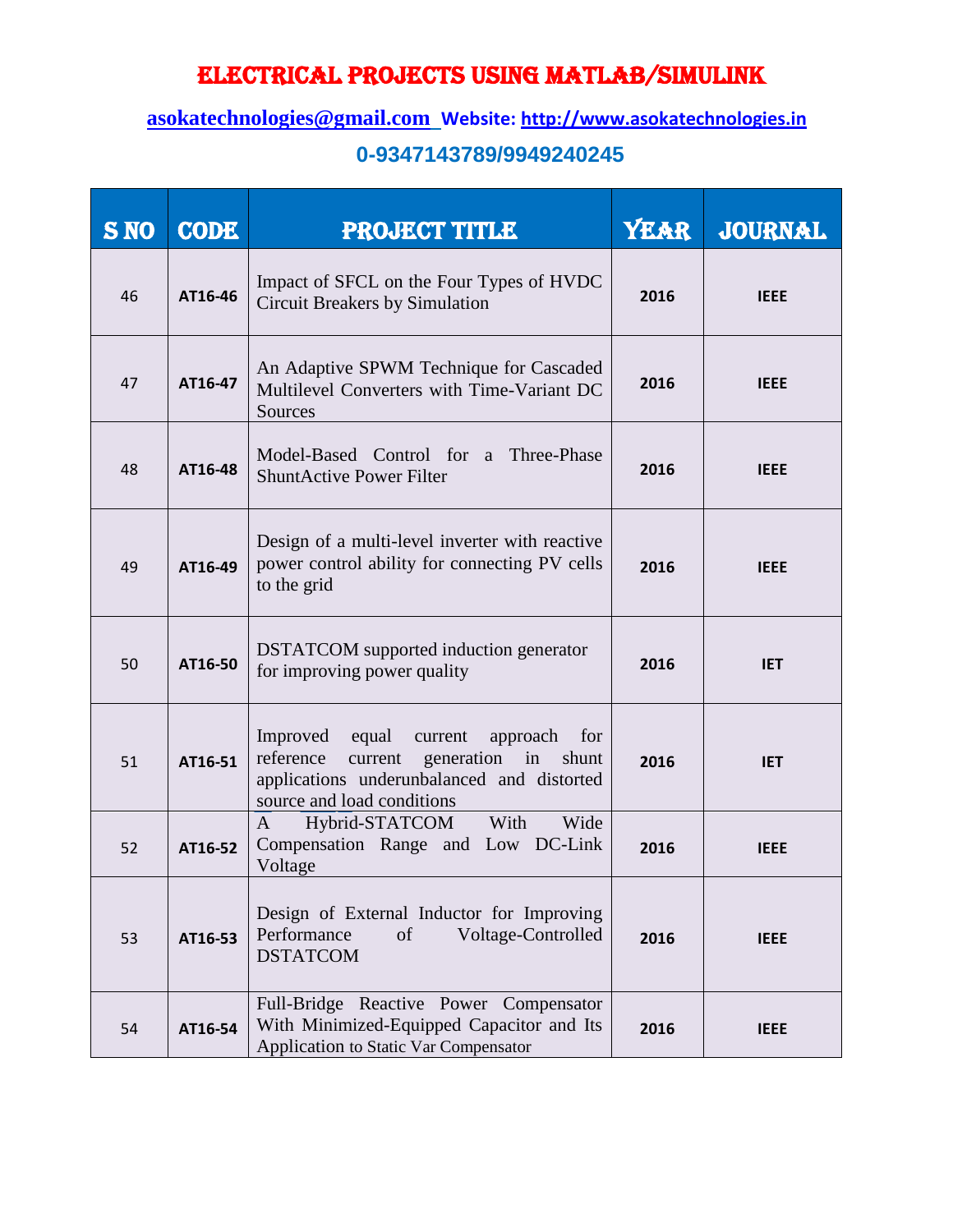### **[asokatechnologies@gmail.com](mailto:asokatechnologies@gmail.com) Website: [http://www.asokatechnologies.in](http://www.asokatechnologies.in/)**

| <b>S NO</b> | <b>CODE</b> | <b>PROJECT TITLE</b>                                                                                                                                                   | <b>YEAR</b> | <b>JOURNAL</b> |
|-------------|-------------|------------------------------------------------------------------------------------------------------------------------------------------------------------------------|-------------|----------------|
| 55          | AT16-55     | <b>New</b><br>Cascaded<br>A<br>Switched-Capacitor<br>Multilevel Inverter Based<br>on Improved<br>Conversion<br>With<br>Less<br>Series-Parallel<br>Number of Components | 2016        | <b>IEEE</b>    |
| 56          | AT16-56     | Efficient Implicit Model Predictive Control of<br>Three Phase Inverter with an Output LC Filter                                                                        | 2016        | <b>IEEE</b>    |
| 57          | AT16-57     | Single-stage Three-phase Differential-mode<br>Buck-Boost Inverters with Continuous Input<br><b>Current for PV Applications</b>                                         | 2016        | <b>IEEE</b>    |
| 58          | AT16-58     | Soft-start control strategy for the three phase<br>grid-connected inverter with LCL filter                                                                             | 2016        | <b>IEEE</b>    |
| 59          | AT16-59     | High-Gain Single-Stage Boosting Inverter<br>For Photovoltaic Applications                                                                                              | 2016        | <b>IET</b>     |
| 60          | AT16-60     | Multilevel Inverter Topologies With Reduced<br>Device Count: A Review                                                                                                  | 2016        | <b>IEEE</b>    |
| 61          | AT16-61     | Real time implementation of unity power<br>factor correction converter based on fuzzy<br>logic                                                                         | 2016        | <b>IEEE</b>    |
| 62          | AT16-62     | Power Factor Correction in BLDC motor<br>Drives Using DC-DC Converters                                                                                                 | 2016        | <b>IEEE</b>    |
| 63          | AT16-63     | Transformerless<br>Single-Phase<br>Universal<br>Active Filter With UPS Features and Reduced<br>Number of Electronic Power Switches                                     | 2016        | <b>IEEE</b>    |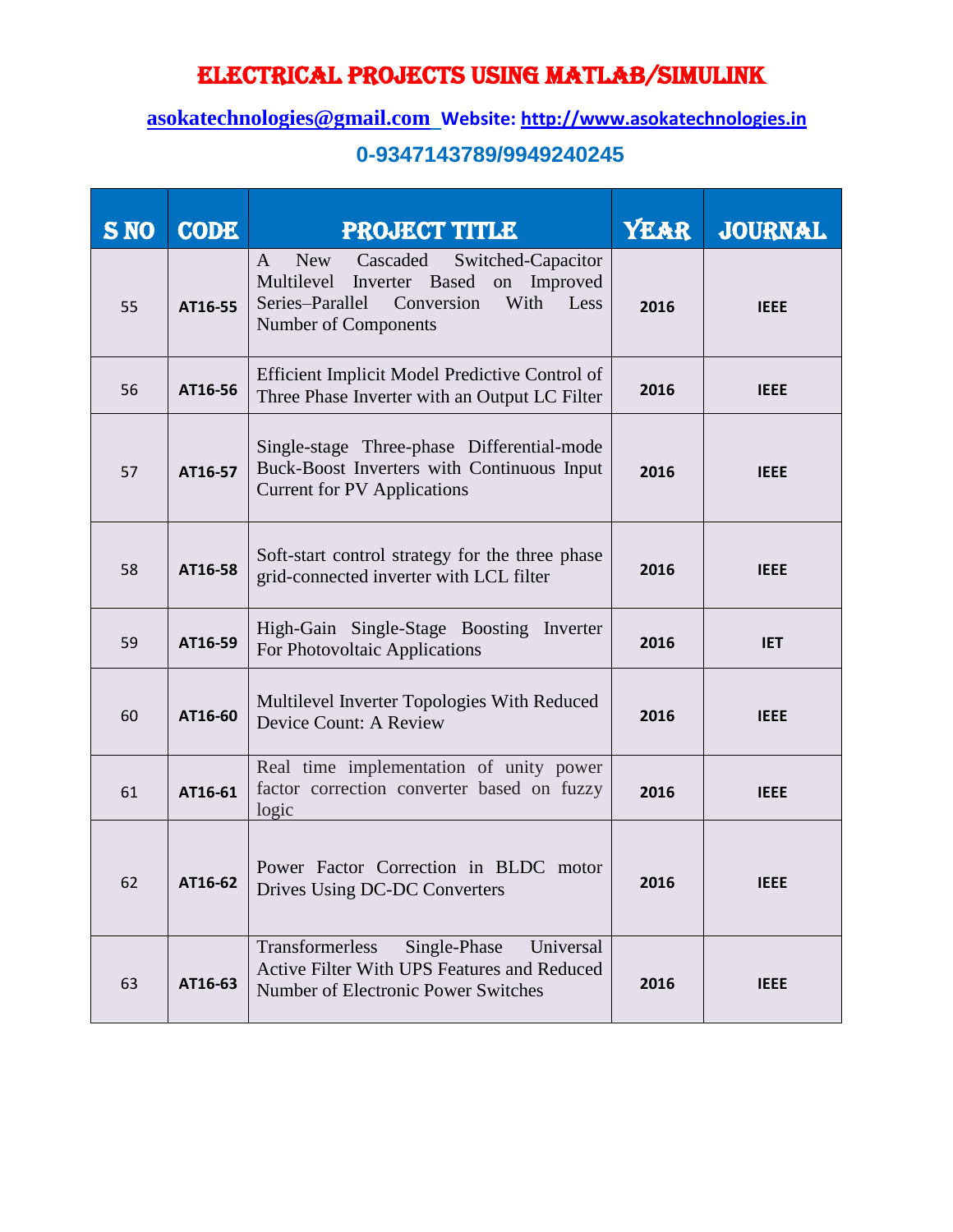### **[asokatechnologies@gmail.com](mailto:asokatechnologies@gmail.com) Website: [http://www.asokatechnologies.in](http://www.asokatechnologies.in/)**

| <b>S NO</b> | <b>CODE</b> | <b>PROJECT TITLE</b>                                                                                                                                          | <b>YEAR</b> | JOURNAL     |
|-------------|-------------|---------------------------------------------------------------------------------------------------------------------------------------------------------------|-------------|-------------|
| 64          | AT16-64     | PI tuning of Shunt Active Filter using GA and<br>PSO algorithm                                                                                                | 2016        | <b>IEEE</b> |
| 65          | AT16-65     | PSO – PI Based DC Link Voltage Control<br>Technique for Shunt Hybrid Active<br><b>Power Filter</b>                                                            | 2016        | <b>IEEE</b> |
| 66          | AT16-66     | Artificial Neural Network based Three Phase<br><b>Shunt Active Power Filter</b>                                                                               | 2016        | <b>IEEE</b> |
| 67          | AT16-67     | Cascaded open end winding transformer<br>based DVR                                                                                                            | 2016        | <b>IEEE</b> |
| 68          | AT16-68     | Brushless DC motor drive with power factor<br>regulation using Landsman converter                                                                             | 2016        | <b>IET</b>  |
| 69          | AT16-69     | Comparative Analysis of 6, 12 and 48 Pulse<br><b>T-STATCOM</b>                                                                                                | 2016        | ieee        |
| 70          | AT16-70     | Superconducting Magnetic<br>Energy<br>A<br>Emulator/Battery<br>Storage-<br>Supported<br><b>Dynamic Voltage Restorer</b>                                       | 2016        | <b>IEEE</b> |
| 71          | AT16-71     | Compensation of Voltage Distribunces In<br>SMIB System Using ANN Based DPFC<br>Controller                                                                     | 2016        | <b>IEEE</b> |
| 72          | AT16-72     | Commutation Torque Ripple Reduction in<br>Motor Using Modified<br><b>BLDC</b><br><b>SEPIC</b><br>Converter and Three-level NPC Inverter                       | 2016        | <b>IEEE</b> |
| 73          | AT16-73     | Novel Cascaded Switched-Diode Multilevel<br>Inverter for Renewable Energy Integration                                                                         | 2016        | <b>IEEE</b> |
| 74          | AT16-74     | Highly Reliable Single-Phase High-<br>A<br>Frequency Isolated Double Step-Down AC-<br>AC Converter with Both Non-Inverting and<br><b>Inverting Operations</b> | 2016        | <b>IEEE</b> |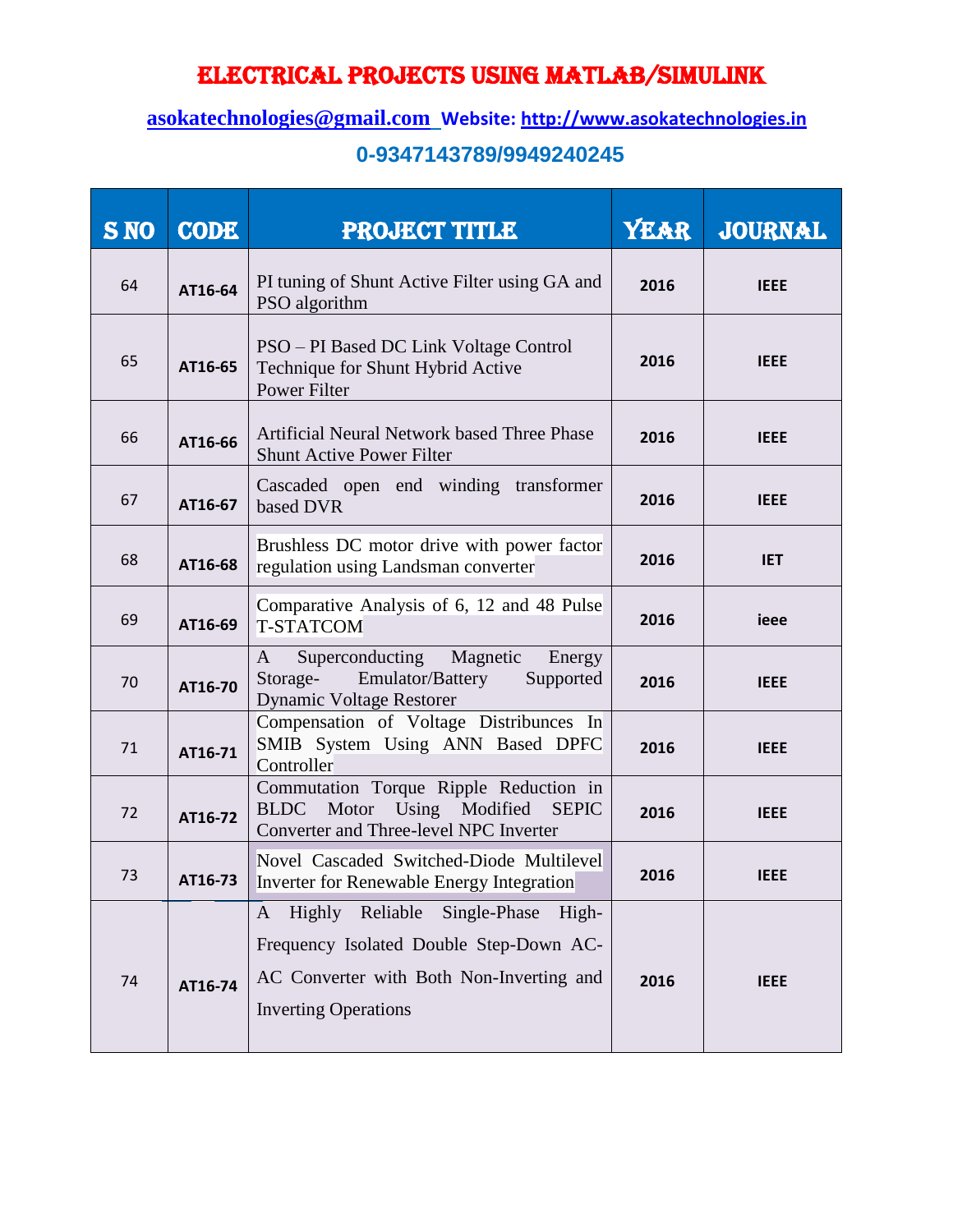#### **[asokatechnologies@gmail.com](mailto:asokatechnologies@gmail.com) Website: [http://www.asokatechnologies.in](http://www.asokatechnologies.in/)**

| <b>S NO</b> | <b>CODE</b> | <b>PROJECT TITLE</b>                                                                                                                                            | <b>YEAR</b> | <b>JOURNAL</b> |
|-------------|-------------|-----------------------------------------------------------------------------------------------------------------------------------------------------------------|-------------|----------------|
| 75          | AT16-75     | Dynamic Voltage Restorer Using Switching<br>Cell Structured Multilevel AC-AC Converter                                                                          | 2016        | <b>IEEE</b>    |
| 76          | AT16-76     | Time-Varying and Constant<br>Switching<br>Frequency Based Sliding Mode Control<br>Methods for Transformerless<br><b>DVR</b><br><b>Employing Half-Bridge VSI</b> | 2016        | <b>IEEE</b>    |
| 77          | AT16-77     | Evaluation of DVR Capability Enhancement -<br>Zero Active Power Tracking Technique                                                                              | 2016        | <b>IEEE</b>    |
| 78          | AT16-78     | Sensitive<br>Load<br>Voltage<br>Compensation<br>Performed by a Suitable Control Method                                                                          | 2016        | <b>IEEE</b>    |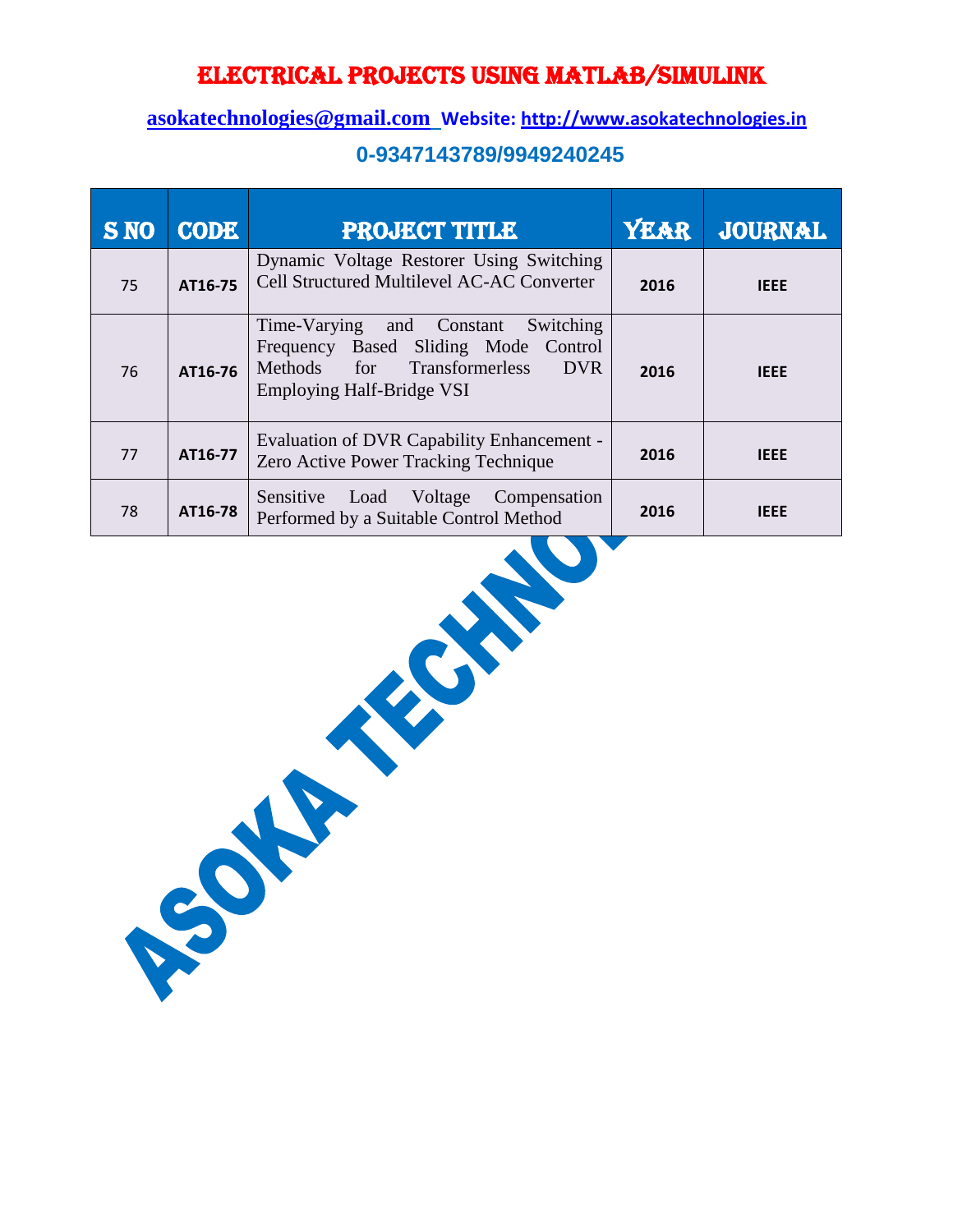| <b>S NO</b>    | <b>CODE</b> | <b>PROJECT TITLE</b>                                                                                                                                            | <b>YEAR</b> | <b>JOURNAL</b> |
|----------------|-------------|-----------------------------------------------------------------------------------------------------------------------------------------------------------------|-------------|----------------|
| $\mathbf{1}$   | AT15-01     | A High Gain Input-Parallel Output-Series<br>DC/DC Converter with Dual Coupled Inductors                                                                         | 2015        | <b>IEEE</b>    |
| $\overline{2}$ | AT15-02     | A High Step-Up Converter with Voltage-<br>Multiplier Modules for Sustainable Energy<br>Applications                                                             | 2015        | <b>IEEE</b>    |
| $\overline{3}$ | AT15-03     | A High Step-Up DC to DC Converter Under<br>Alternating Phase Shift Control for Fuel Cell<br><b>Power System</b>                                                 | 2015        | <b>IEEE</b>    |
| $\overline{4}$ | AT15-04     | High-Efficiency<br>Transformerless<br><b>MOSFET</b><br>Inverter<br>for<br>Non-isolated<br>Microinverter<br>Applications                                         | 2015        | <b>IEEE</b>    |
| 5              | AT15-05     | A Multi-Input Bridgeless Resonant AC-DC<br>Converter<br>for<br>Electromagnetic<br>Energy<br>Harvesting                                                          | 2015        | <b>IEEE</b>    |
| 6              | AT15-06     | A Novel Control Method for Transformerless<br>H-Bridge Cascaded STATCOM with Star<br>Configuration                                                              | 2015        | <b>IEEE</b>    |
| $\overline{7}$ | AT15-07     | A Novel High Step-up DC/DC Converter Based<br>on Integrating Coupled Inductor and Switched-<br>Capacitor Techniques for Renewable Energy<br><b>Applications</b> | 2015        | <b>IEEE</b>    |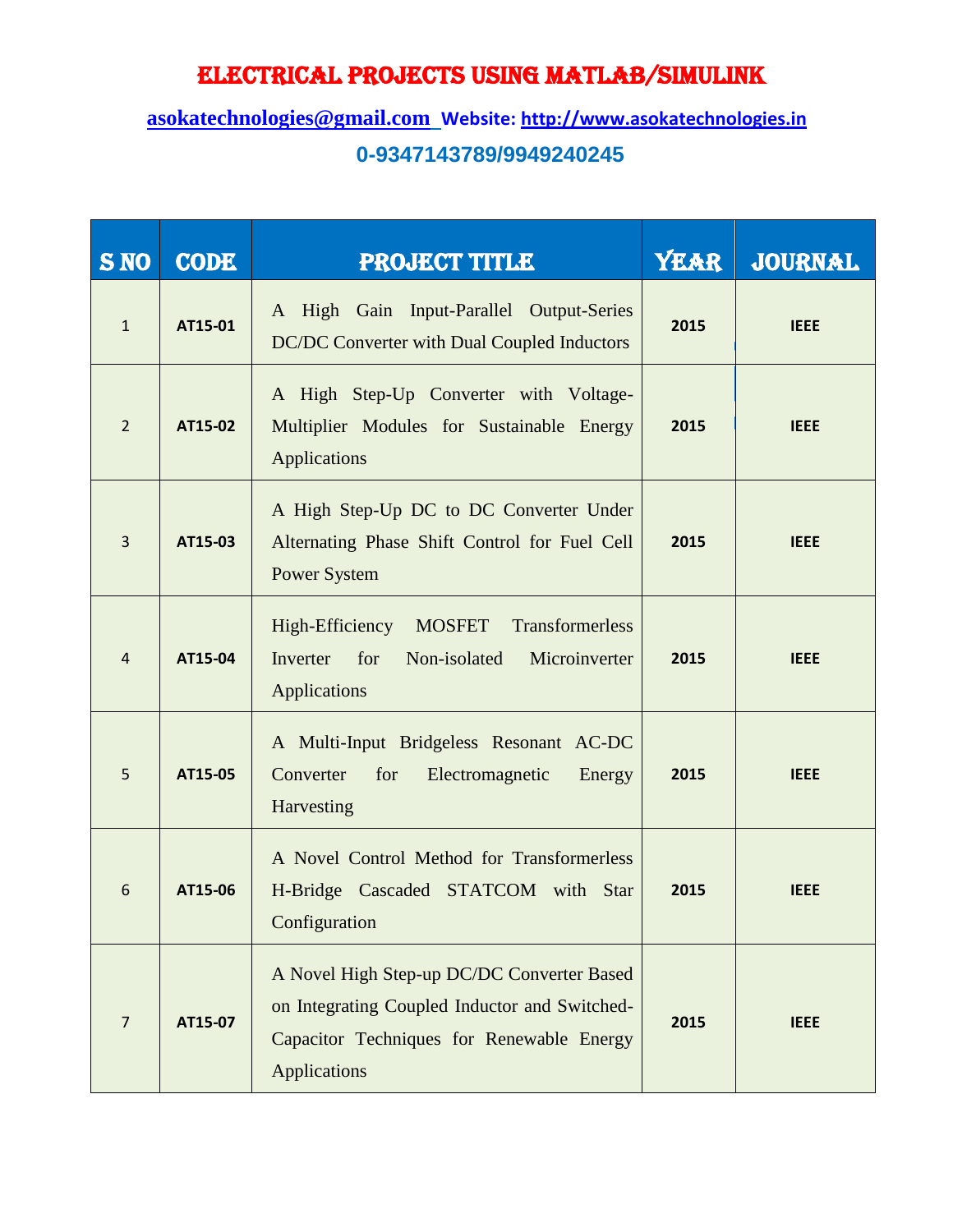| <b>S NO</b>      | <b>CODE</b> | <b>PROJECT TITLE</b>                                                                                                                               | <b>YEAR</b> | <b>JOURNAL</b> |
|------------------|-------------|----------------------------------------------------------------------------------------------------------------------------------------------------|-------------|----------------|
| 8                | AT15-08     | A Function Based Maximum Power Point<br><b>Tracking Method for Photovoltaic Systems</b>                                                            | 2015        | <b>IEEE</b>    |
| $\boldsymbol{9}$ | AT15-09     | A Three-Phase Grid Tied SPV System With<br>Adaptive DC Link Voltage for CPI Voltage<br>Variations                                                  | 2015        | <b>IEEE</b>    |
| 10               | AT15-10     | Design of External Inductor for Improving<br>Performance of Voltage Controlled DSTATCOM                                                            | 2015        | <b>IEEE</b>    |
| 11               | AT15-11     | Grid-Connected PV Array with Supercapacitor<br><b>Energy Storage System for Fault Ride Through</b>                                                 | 2015        | <b>IEEE</b>    |
| 12               | AT15-12     | Grid-Connected PV-Wind-Battery based Multi-<br><b>Input Transformer Coupled Bidirectional DC-DC</b><br><b>Converter for household Applications</b> | 2015        | <b>IEEE</b>    |
| 13               | AT15-13     | MPPT with Single DC-DC Converter and<br>Inverter for Grid Connected Hybrid Wind-Driven<br><b>PMSG-PV System</b>                                    | 2015        | <b>IEEE</b>    |
| 14               | AT15-14     | Application of Neural Networks in Power<br>Quality                                                                                                 | 2015        | <b>IEEE</b>    |
| 15               | AT15-15     | Neuro Fuzzy based controller for Power Quality<br>Improvement                                                                                      | 2015        | <b>IEEE</b>    |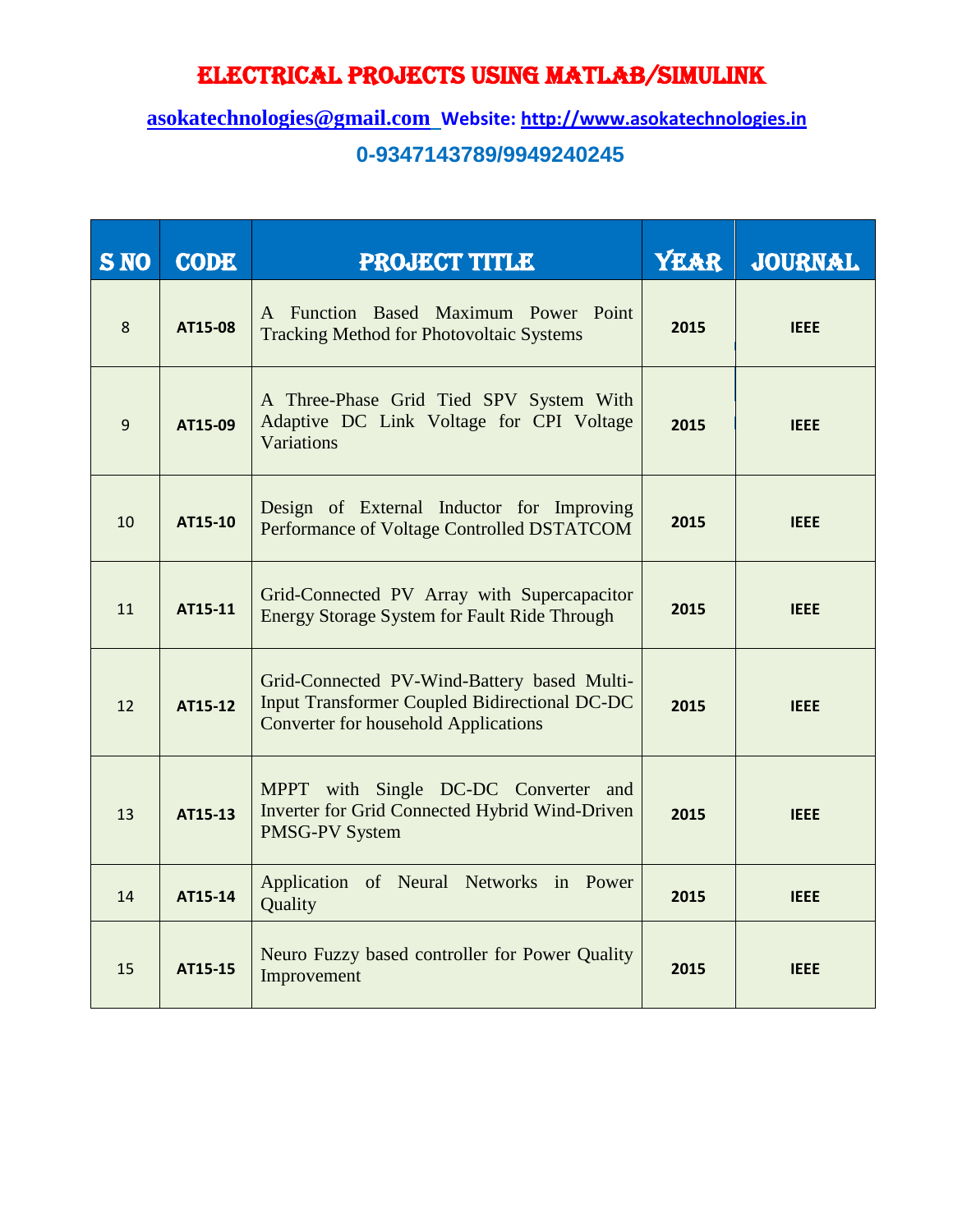| <b>S NO</b> | <b>CODE</b> | <b>PROJECT TITLE</b>                                                                                                                         | <b>YEAR</b> | <b>JOURNAL</b> |
|-------------|-------------|----------------------------------------------------------------------------------------------------------------------------------------------|-------------|----------------|
| 16          | AT15-16     | Single- and Two-Stage Inverter based grid<br>connected Photovoltaic Power Plants with Tide-<br>Through under Grid Faults                     | 2015        | <b>IEEE</b>    |
| 17          | AT15-17     | Power Quality Improvement of PMSG based DG<br>set feeding Three-phase loads                                                                  | 2015        | <b>IEEE</b>    |
| 18          | AT15-18     | A Five Level Cascaded H-Bridge Multilevel<br><b>STATCOM</b>                                                                                  | 2015        | <b>IEEE</b>    |
| 19          | AT15-19     | MPPT with Single DC-DC Converter and Inverter<br>for Grid-Connected Hybrid Wind-Driven PMSG-<br><b>PV</b> System                             | 2015        | <b>IEEE</b>    |
| 20          | AT15-20     | Versatile Unified Power Quality Conditioner<br>Applied to Three-Phase Four-Wire Distribution<br><b>Systems Using a Dual Control Strategy</b> | 2015        | <b>IEEE</b>    |
| 21          | AT15-21     | A Novel Five-Level Voltage Source Inverter With<br>Sinusoidal Pulse Width Modulator for Medium-<br><b>Voltage Applications</b>               | 2015        | <b>IEEE</b>    |
| 22          | AT15-22     | Development and Comparison of an Improved<br>Incremental Conductance Algorithm for Tracking<br>the MPP of a Solar PV Panel                   | 2015        | <b>IEEE</b>    |
| 23          | AT15-23     | A Single DC Source Cascaded Seven-Level<br><b>Inverter Integrating Switched Capacitor</b><br>Techniques                                      | 2015        | <b>IEEE</b>    |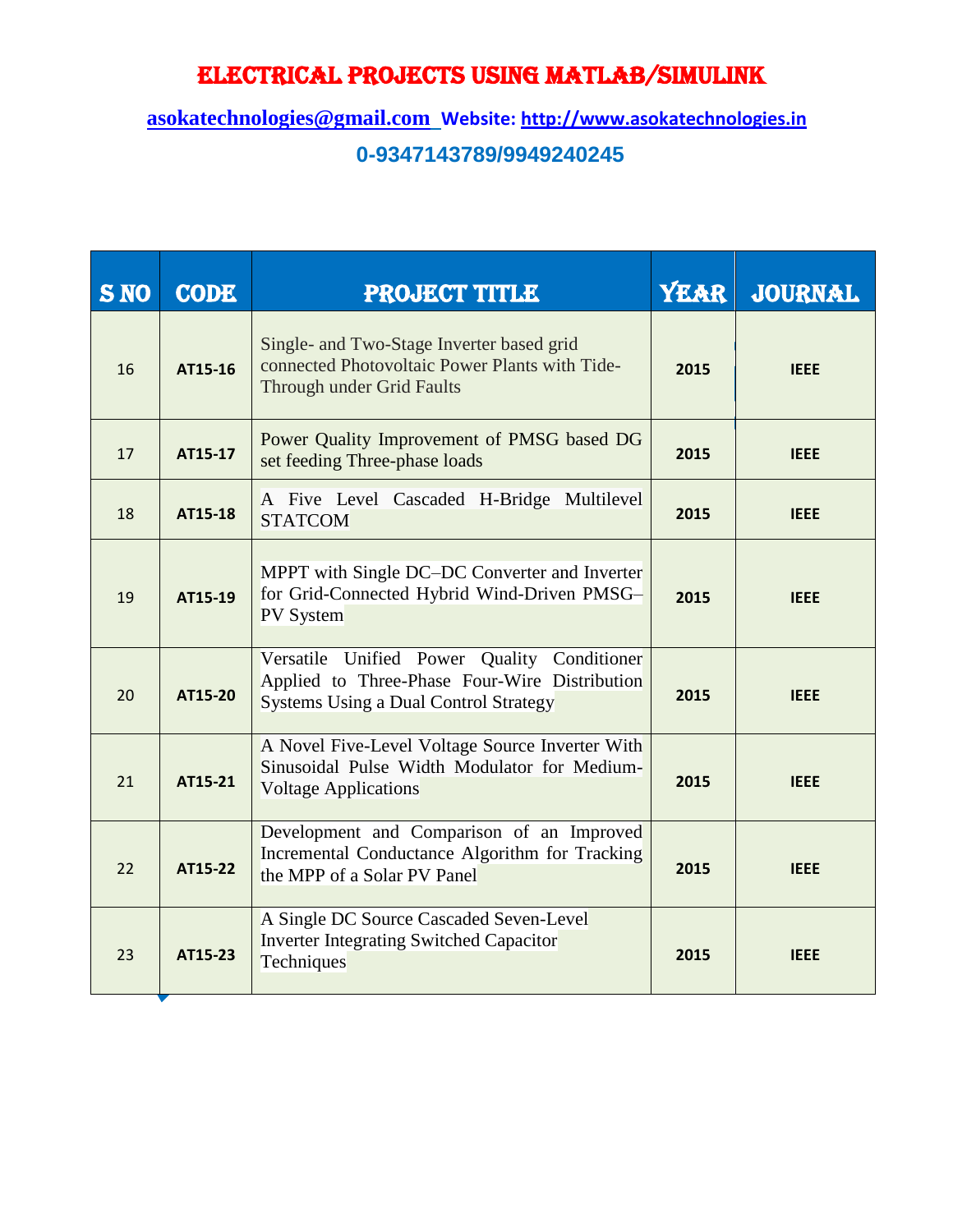| <b>S NO</b> | <b>CODE</b> | <b>PROJECT TITLE</b>                                                                                                               | <b>YEAR</b> | <b>JOURNAL</b> |
|-------------|-------------|------------------------------------------------------------------------------------------------------------------------------------|-------------|----------------|
| 24          | AT15-24     | Improving the Performance of Cascaded H-bridge<br>based Interline Dynamic Voltage Restorer                                         | 2015        | <b>IEEE</b>    |
| 25          | AT15-25     | Integrated Photovoltaic and Dynamic Voltage<br><b>Restorer System Configuration</b>                                                | 2015        | <b>IEEE</b>    |
| 26          | AT15-26     | Multilevel Cascaded-Type Dynamic Voltage<br><b>Restorer with Fault Current Limiting Function</b>                                   | 2015        | <b>IEEE</b>    |
| 27          | AT15-27     | <b>Dynamic Voltage Restorer Based on Three-Phase</b><br>Cascaded Through an<br>Open-End<br>Inverters<br><b>Winding Transformer</b> | 2015        | <b>IEEE</b>    |
| 28          | AT15-28     | Design Considerations of a Fault Current Limiting<br>Dynamic Voltage Restorer (FCL-DVR)                                            | 2015        | <b>IEEE</b>    |

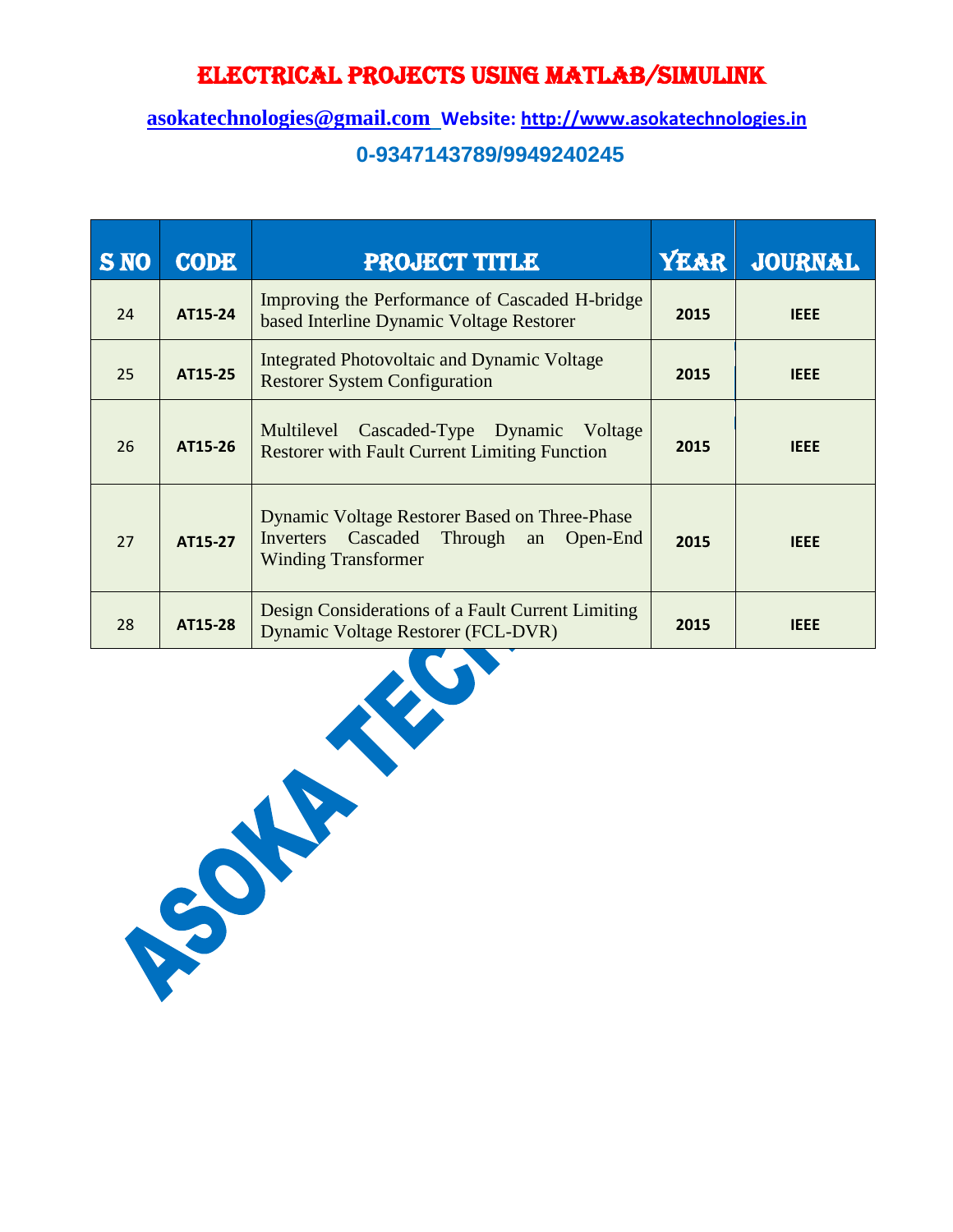### **[asokatechnologies@gmail.com](mailto:asokatechnologies@gmail.com) Website: [http://www.asokatechnologies.in](http://www.asokatechnologies.in/)**

| <b>S NO</b>    | <b>CODE</b> | <b>PROJECT TITLE</b>                                                                                                                  | <b>YEAR</b> | <b>JOURNAL</b> |
|----------------|-------------|---------------------------------------------------------------------------------------------------------------------------------------|-------------|----------------|
| $\mathbf{1}$   | AT14-01     | A Modified Three-Phase Four-Wire UPQC<br>TopologyWith Reduced DC-Link Voltage<br>Rating                                               | 2013-14     | <b>IEEE</b>    |
| $\overline{2}$ | AT14-02     | FPGA-Based Predictive Sliding Mode Controller<br>of a Three-Phase Inverter                                                            | 2013-14     | <b>IEEE</b>    |
| $\overline{3}$ | AT14-03     | <b>Pulsewidth Modulation of Z-Source Inverters</b><br><b>With Minimum Inductor Current Ripple</b>                                     | 2014-15     | <b>IEEE</b>    |
| $\overline{4}$ | AT14-04     | Improving the Dynamics of Virtual-Flux-Based<br><b>Control of Three-Phase Active Rectifiers</b>                                       | 2014-15     | <b>IEEE</b>    |
| 5              | AT14-05     | <b>Sensorless Induction Motor Drive Using Indirect</b><br>Vector Controller and Sliding-Mode Observer for<br><b>Electric Vehicles</b> | 2013-14     | <b>IEEE</b>    |
| 6              | AT14-06     | <b>Back-Propagation Control Algorithm for Power</b><br><b>Quality Improvement Using DSTATCOM</b>                                      | 2014-15     | <b>IEEE</b>    |
| $\overline{7}$ | AT14-07     | A Zero-Voltage Switching Three-Phase Inverter                                                                                         | 2014-15     | <b>IEEE</b>    |
| 8              | AT14-08     | <b>Control of Reduced-Rating Dynamic Voltage</b><br><b>Restorer With a Battery Energy Storage System</b>                              | 2014-15     | <b>IEEE</b>    |
| $\overline{9}$ | AT14-09     | A Combination of Shunt Hybrid Power Filter<br>and Thyristor-Controlled Reactorfor Power<br>Quality                                    | 2014-15     | <b>IEEE</b>    |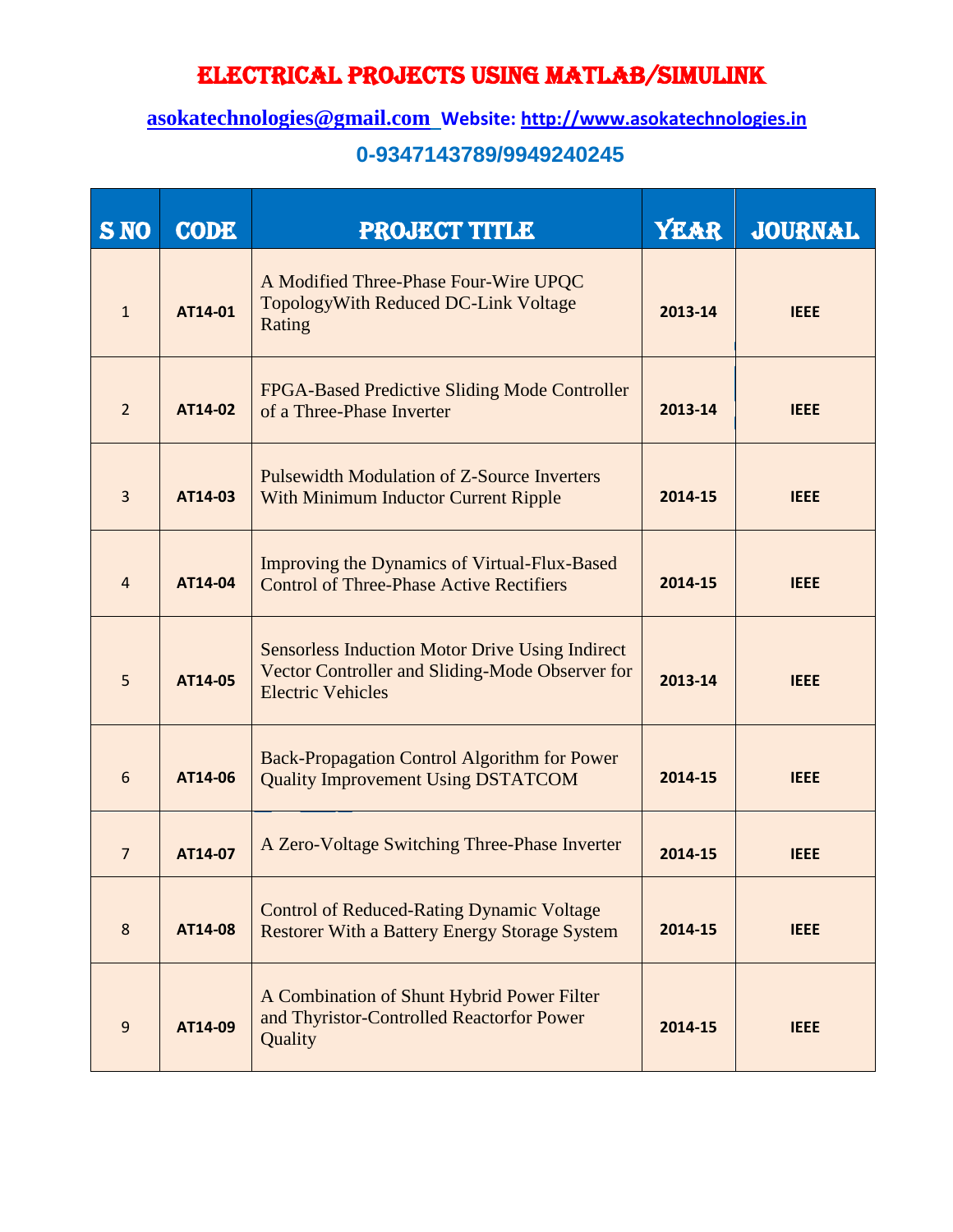| <b>S NO</b> | <b>CODE</b> | <b>PROJECT TITLE</b>                                                                                                                     | <b>YEAR</b> | <b>JOURNAL</b> |
|-------------|-------------|------------------------------------------------------------------------------------------------------------------------------------------|-------------|----------------|
| 10          | AT14-10     | A Transformerless Grid-Connected Photovoltaic<br>System Based on the Coupled Inductor Single-<br><b>Stage Boost Three-Phase Inverter</b> | 2014-15     | <b>IEEE</b>    |
| 11          | AT14-11     | LCL Filter Design and Performance Analysis for<br><b>Grid-Interconnected Systems</b>                                                     | 2014-15     | <b>IEEE</b>    |
| 12          | AT14-12     | An Inductively Active Filtering Method for<br><b>Power-Quality Improvement of Distribution</b><br><b>Networks With Nonlinear Loads</b>   | 2013-14     | <b>IEEE</b>    |
| 13          | AT14-13     | A Bidirectional-Switch-Based Wide-Input Range<br>High-Efficiency Isolated Resonant Converter for<br><b>Photovoltaic Applications</b>     | 2014-15     | <b>IEEE</b>    |
| 14          | AT14-14     | Analysis and Implementation of an Improved<br>FlybackInverter for Photovoltaic AC Module<br><b>Applications</b>                          | 2014-15     | <b>IEEE</b>    |
| 15          | AT14-15     | <b>Speed Sensorless Vector Controlled Induction</b><br><b>Motor Drive Using Single Current Sensor</b>                                    | 2013-14     | <b>IEEE</b>    |
| 16          | AT14-16     | A Novel Design and Optimization Method of an<br>LCL Filter for a Shunt Active Power Filter                                               | 2014-15     | <b>IEEE</b>    |
| 17          | AT14-17     | An Active Harmonic Filter Based onOne-Cycle<br>Control                                                                                   | 2014-15     | <b>IEEE</b>    |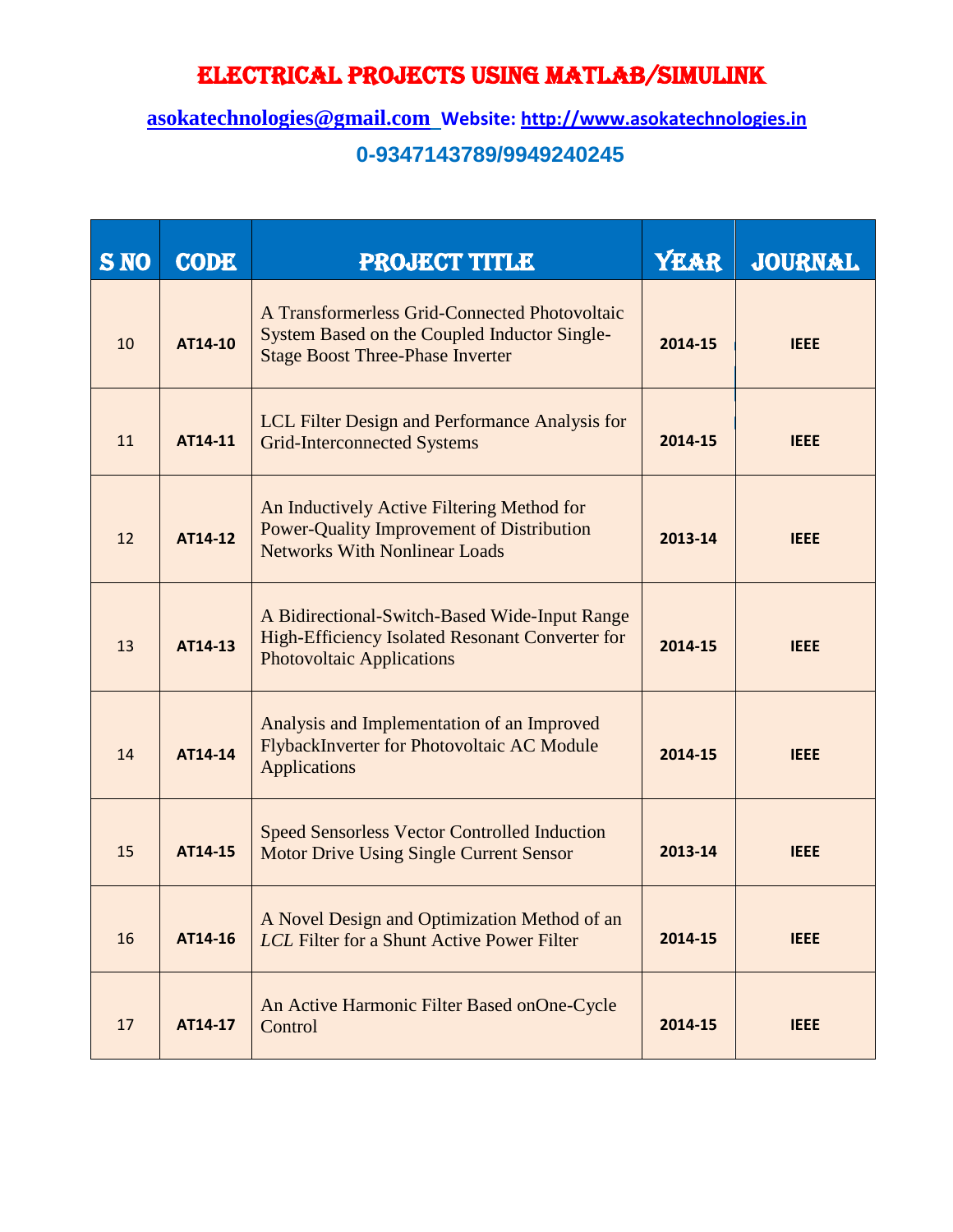| <b>S NO</b> | <b>CODE</b> | <b>PROJECT TITLE</b>                                                                                                                           | <b>YEAR</b> | <b>JOURNAL</b> |
|-------------|-------------|------------------------------------------------------------------------------------------------------------------------------------------------|-------------|----------------|
| 18          | AT14-18     | A Nine-Level Grid-Connected Converter<br><b>Topologyfor Single-Phase Transformerless PV</b><br><b>Systems</b>                                  | 2014-15     | <b>IEEE</b>    |
| 19          | AT14-19     | Modeling and Design of Voltage Support Control<br><b>Schemes for Three-Phase Inverters Operating</b><br><b>UnderUnbalanced Grid Conditions</b> | 2014-15     | <b>IEEE</b>    |
| 20          | AT14-20     | Cascaded Two-Level Inverter-Based Multilevel<br><b>STATCOM</b> for High-Power Applications                                                     | 2014-15     | <b>IEEE</b>    |
| 21          | AT14-21     | A Voltage-Controlled DSTATCOM<br>for Power-Quality Improvement                                                                                 | 2014-15     | <b>IEEE</b>    |
| 22          | AT14-22     | Solar PV and Battery Storage Integration using<br>a New Configuration of a Three-Level NPC<br><b>Inverter With Advanced Control Strategy</b>   | 2014-15     | <b>IEEE</b>    |
| 23          | AT14-23     | A Current Control MPPT Method in High Power<br><b>Solar Energy Conversion System</b>                                                           | 2014-15     | <b>IEEE</b>    |
| 24          | AT14-24     | A Novel Five-Level Inverter for Solar System                                                                                                   | 2014-15     | <b>IEEE</b>    |
| 25          | AT14-25     | A Single-Stage Three-Phase Grid-Connected<br>Photo-Voltaic System With Fractional Order<br><b>MPPT</b>                                         | 2014-15     | <b>IEEE</b>    |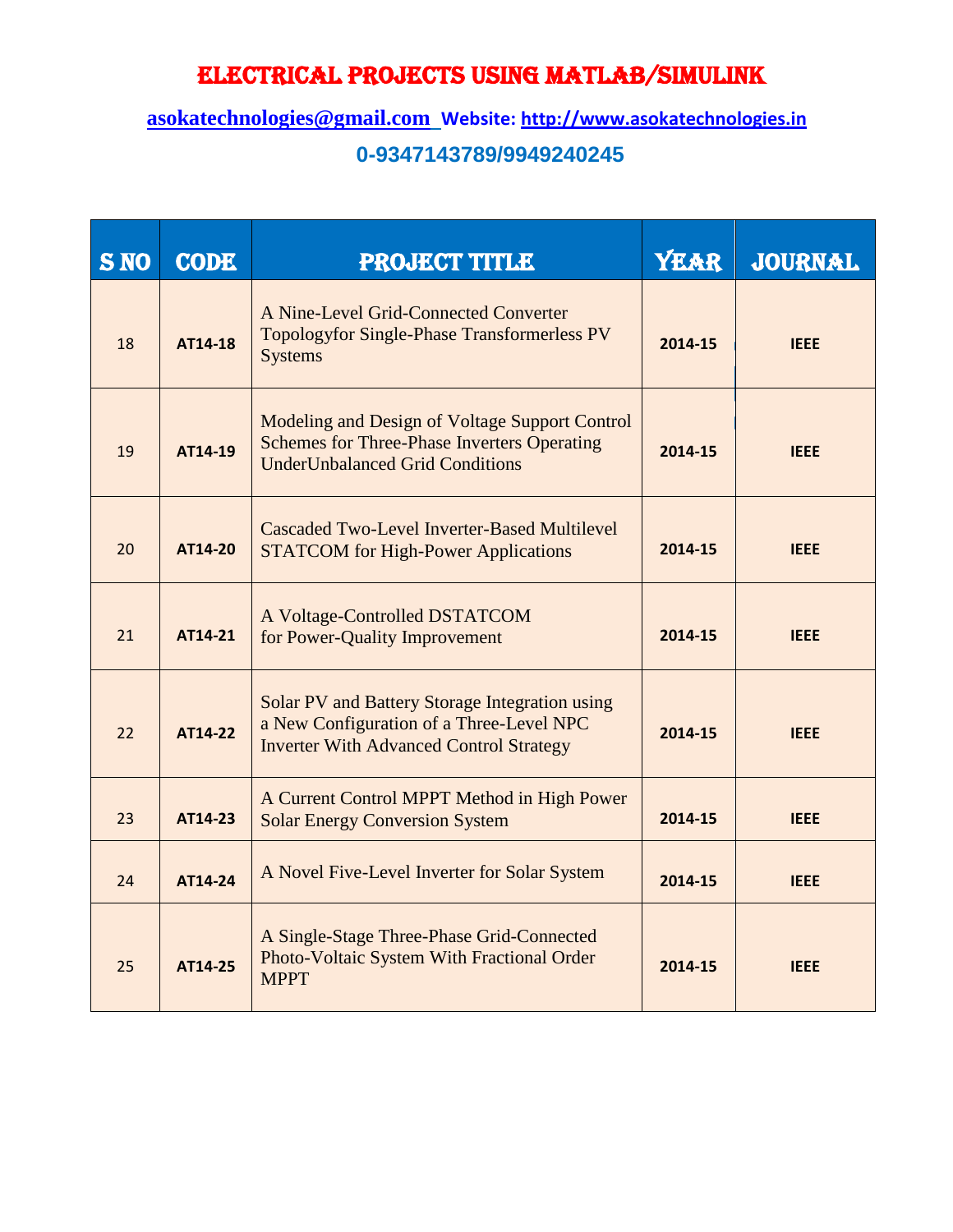| <b>S NO</b> | <b>CODE</b> | <b>PROJECT TITLE</b>                                                                                                             | <b>YEAR</b> | <b>JOURNAL</b> |
|-------------|-------------|----------------------------------------------------------------------------------------------------------------------------------|-------------|----------------|
| 26          | AT14-26     | Design and Implementation of Sliding Mode and<br>PI Controllersbased Control for Three Phase<br><b>Shunt Active Power Filter</b> | 2014-15     | <b>IEEE</b>    |
| 27          | AT14-27     | <b>Implementation of Adaptive Filter in Distribution</b><br><b>Static Compensator</b>                                            | 2014-15     | <b>IEEE</b>    |
| 28          | AT14-28     | A Comparison of Soft-Switched DC-to-DC<br><b>Converters for Electrolyzer Application</b>                                         | 2014-15     | <b>IEEE</b>    |
| 29          | AT14-29     | Adaptive fuzzy controller based MPPT for<br>photovoltaic systems                                                                 | 2014-15     | <b>IEEE</b>    |
| 30          | AT14-30     | Design of Fuzzy Logic Based Maximum Power<br>Point Tracking Controller for Solar Array for<br>Cloudy Weather Conditions.         | 2014-15     | <b>IEEE</b>    |
| 31          | AT14-31     | Dynamic Behavior of DFIG Wind Turbine Under<br><b>Grid Fault Conditions</b>                                                      | 2014-15     | <b>IEEE</b>    |
| 32          | AT14-32     | Fuzzy-Logic-Controller-Based SEPIC Converter<br>for Maximum Power Point Tracking                                                 | 2014-15     | <b>IEEE</b>    |
| 33          | AT14-33     | Performance<br>Improvement of Direct Power<br>Control of<br>PWM Rectifier<br>Simple<br>With<br>Calculation                       | 2014-15     | <b>IEEE</b>    |